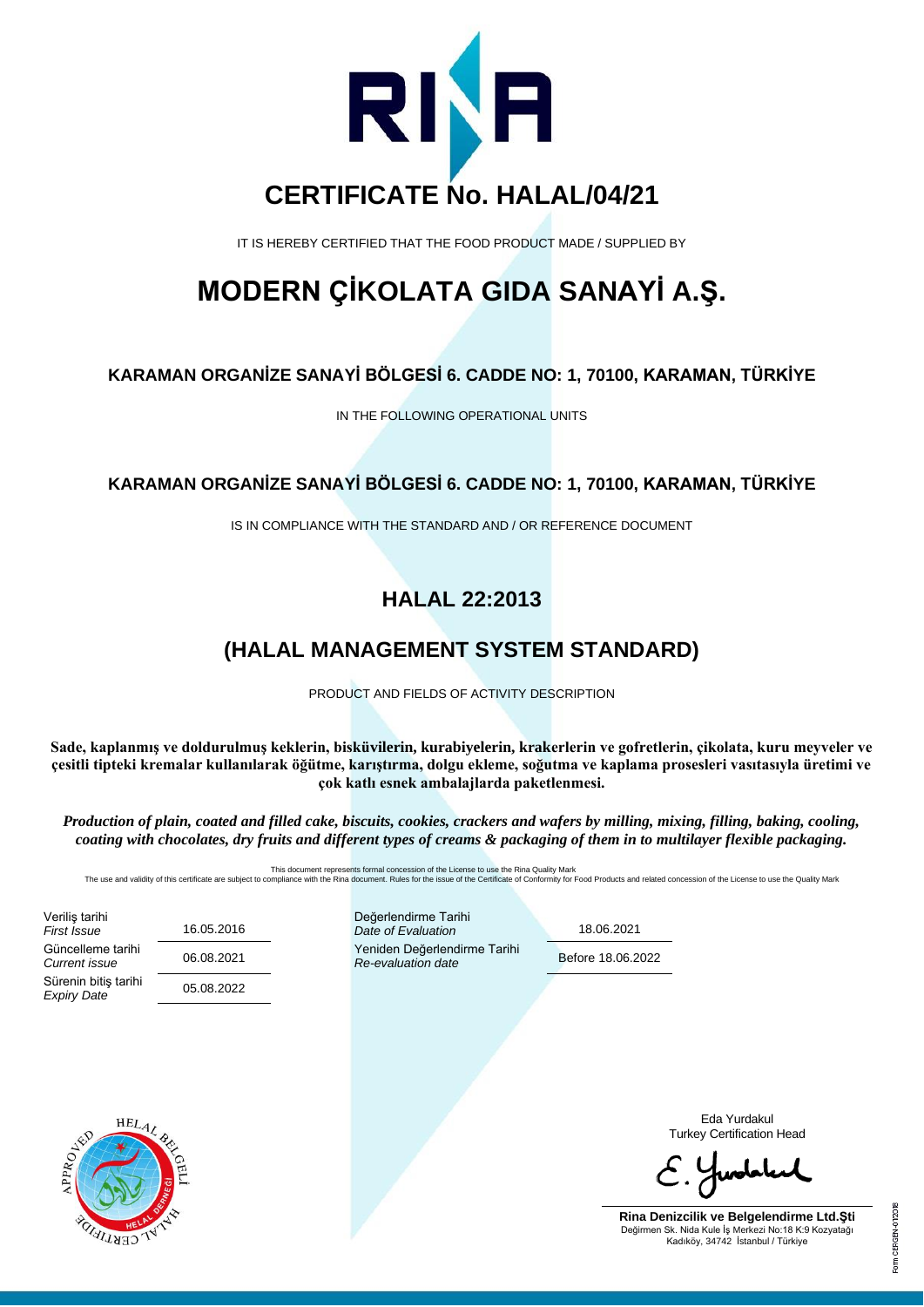

1 DAY GOFRET VANİLYA AROMALI KREMALI GOFRET / WAFFO GOFRET WAFERS WITH VANILLIN FLAVORED CREAM

1 DAY BEYAZ SOSLU BEYAZ KAPLAMALI HİNDİSTAN CEVİZLİ KAKAOLU KEK / 1 DAY WHITE COATED COCOA CAKE WITH WHITE SAUCE AND COCONUT

1 DAY BEYAZ SOSLU ÇİKOLATA KAPLAMALI HİNDİSTAN CEVİZLİ KAKAOLU KEK / 1 DAY CHOCOLATE COATED COCOA CAKE WITH WHITE SAUCE AND COCONUT

1 DAY GOFRET FINDIK KREMALI GOFRET / 1 DAY GOFRET WAFER WITH HAZELNUT

1 DAY GOFRET SÜT AROMALI KREMALI GOFRET / 1 DAY GOFRET WAFERS WITH MILK FLAVORED CREAM

1 DAY GOLDİS BALLI AROMALI KEK / 1 DAY GOLDİS HONEY FLAVORED CAKE

1 DAY GOLDİS HİNDİSTAN CEVİZİ KREMALI KAKAOLU KEK / 1 DAY GOLDİS DARK

1 DAY GOLDİS SÜT KREMALI KEK / 1 DAY GOLDİS CAKE WITH MILK CREAM

A PRODUKT TUZLU KRAKER / A PRODUKT SALTY CRACKER

AL FAKHR BEYAZ - KAKAO KAPLAMALI MARSMALLOWLU KEK / AL FAKHR WHITE AND COCOA COATED CAKE WITH MARSHMALLOW

AL FAKHR KAKAO KAPLAMALI MARSMALLOWLU KEK / AL FAKHR COCOA COATED CAKE WITH MARSHMALLOW

AL FAKHR SÜTLÜ ÇİKOLATA KAPLAMALI MARSMALLOWLU KEK / AL FAKHR MILKY CHOCOLATE COATED CAKE WITH MARSHMALLOW

AL FAKHR SÜTLÜ ÇİKOLATA KAPLAMALI MARSMALLOWLU KAKAOLU KEK / AL FAKHR MILKY CHOCOLATE COATED COCOA CAKE WITH MARSHMALLOW

AL SEEDAWİ SÜTLÜ ÇİKOLATA KAPLAMALI ÇİKOLATA KREMALI GOFRET / AL SEEDAWİ MILKY CHOCOLATE COATED WAFERS WITH CHOCOLATE CREAM

AL SEEDAWİ SÜTLÜ ÇİKOLATA KAPLAMALI FINDIK KREMALI GOFRET / AL SEEDAWİ MILKY CHOCOLATE COATED WAFERS WITH HAZELNUT CREAM AL SEEDAWİ VANİLYA KREMALI KAKAOLU BİSKÜVİ / AL SEEDAWİCOCOA BISCUIT WITH VANILLA CREAM

ALDİVA AL FAKHR SÜTLÜ ÇİKOLATA KAPLAMALI MARSMALLOWLU KEK / AL FAKHR MILKY CHOCOLATE COATED CAKE WITH MARSHMALLOW

ALDİVA AL FAKHR SÜTLÜ ÇİKOLATA KAPLAMALI MARSMALLOWLU KAKAOLU KEK / AL FAKHR MILKY CHOCOLATE COATED COCOA CAKE WITH MARSHMALLOW ALDİVA ANTEP FISTIĞI AROMALI SÜTLÜ ÇİKOLATA / ALDİVA PISTACHIO FLAVORED MILKY CHOCOLATE

ALDİVA BALIK KRAKER / ALDİVA FISH SHAPED CRACKER

ALDİVA BEBE BİSKÜVİ / ALDİVA BABY BISCUIT

ALDİVA BEYAZ ÇİKOLATA KAPLAMALI KARAMELLİ BARKEK / ALDİVA WHITE CHOCOLATE COATED BAR CAKE WITH CARAMELA

ALDİVA BEYAZ ÇİKOLATA KAPLAMALI WAFFO ROLL HİND CEV. KREMALI RULO GOFRET / ALDİVA WAFFO ROLL WHITE CHOCOLATE COATED ROLL WAFERS WITH COCONUT CREAM

ALDİVA BEYAZ KOKOLİN KAPLAMLI HİND. CEV. SERPMELİ GOFRET / ALDİVA WHITE COMPOUND CHOCOLATE COATED WAFER WITH COCONUT SPRINKLES ALDİVA BİSSROLL FINDIKLI BİSKÜVİ / ALDİVA BİSSROLL BISCUIT WITH HAZELNUT

ALDİVA BİTTER ÇİKOLATA KAPLAMALI KAKAO KREMALI GOFRET / ALDİVA BITTER CHOCOLATE COATED WAFERS WITH COCOA CREAM

ALDİVA BUKEK KAKAO SOSLU KAKAOLU KEK / ALDİVA BUKEK COCOA CAKE WITH COCOA SAUCE

ALDİVA BUKEK VİŞNE SOSLU KAKAOLU KEK / ALDİVA BUKEK COCOA CAKE WITH SOUR CHERRY SAUCE

ALDİVA CHOC'ART BİTTER ÇİKOLATA KALIPLAMALI PETİBÖR BİSKÜVİ / ALDİVA CHOC'ART BITTER CHOCOLATE COATED PETIT BEURRE BISCUIT

ALDİVA CHOC'ART SÜTLÜ ÇİKOLATA KALIPLAMALI PETİBÖR BİSKÜVİ / ALDİVA CHOC'ART MILK CHOCOLATE COATED PETIT BEURRE BISCUIT

ALDİVA CHOCKY ÇİKOLATA KAPLAMALI PRETZEL / ALDİVA CHOCKY CHOCOLATE COVERED PRETZEL

ALDİVA CHOCKY UNICORN ÇİLEK AROMALI KAPLAMALI PRETZEL KRAKER / ALDİVA CHOCKY STRAWBERRY FLAVOUR COATED PRETZEL CRACKER

ALDİVA CHOCOLATE PUL BEYAZ ÇİKOLATA / ALDİVA CHOCOLATE WHITE CHOCOLATE

ALDİVA CHOCOLATE PUL BİTTER ÇİKOLATA / ALDİVA CHOCOLATE BITTER CHOCOLATE

ALDİVA CHOCOLATE PUL SÜTLÜ ÇİKOLATA / ALDİVA CHOCOLATE MILK CHOCOLATE

ALDİVA CHOCY CİKOLATA KAPLAMALİ FİNGER BİSKUVİ / ALDİVA CHOCY CHOCOLATE COATED FINGER BISCUIT

ALDİVA COCO DİVA HİNDİSTAN CEVİZİ KREMALI RULO GOFRET / ALDİVA COCO DİVA ROLL WAFERS WITH COCONUT CREAM

ALDİVA CUP CAKE KAKAO KREMALI KAKAO KAPLAMALI KEK / ALDİVA CUP CAKE COCOA COATED CAKE WITH COCOA CREAM

ALDİVA DİGESTİVE TAM BUĞDAY UNLU BİSKÜVİ / ALDİVA DİGESTİVE BISCUIT WITH WHOLE WHEAT FLOUR

ALDİVA DİGESTİVE TAM BUĞDAY UNLU KAKAOLU BİSKÜVİ / ALDİVA DİGESTİVE COCOA BISCUIT WITH WHOLE WHEAT FLOUR

ALDİVA FİARİNO DARK ÇİKOLATA KREMALI KAKAOLU BİSKÜVİ / ALDİVA FİARİNO DARK COCOA BISCUIT WITH CHOCOLATE CREAM

ALDİVA FİARİNO VANİLYA KREMALI KAKAOLU BİSKÜVİ / ALDİVA FİARİNO COCOA BISCUIT WITH VANILLA CREAM

ALDİVA FİGROLLS İNCİR DOLGULU BİSKÜVİ / ALDİVA FİGROLLS BISCUIT WITH FIG FILLING

ALDİVA FRUTROLLS ELMALI TARÇINLI SOS DOLGULU BİSKÜVİ / ALDİVA FRUTROLLS BISCUIT WITH APPLE AND CINNAMON FILLING

ALDİVA HAPPY CRİSPY PEYNİRLİ KRAKER / ALDİVA HAPPY CRİSPY CRACKER WITH CHEESE

ALDİVA HAPPY CRİSPY TUZLU KRAKER / ALDİVA HAPPY CRİSPY SALTY CRACKER

ALDİVA HAPPY ÇİKOLATA KREMALI SANDVİÇ BİSKÜVİ / ALDİVA HAPPY SANDWICH BISCUIT WITH CHOCOLATE CREAM

ALDİVA HAPPY ÇİLEK KREMALI SANDVİÇ BİSKÜVİ / ALDİVA HAPPY SANDWICH BISCUIT WITH STRAWBERRY CREAM

ALDİVA HAPPY MAX MARSMALLOWLU SÜTLÜ ÇİKOLATA KAPLAMALI BİSKÜVİ / ALDİVA HAPPY MAX MILKY CHOCOLATE COATED BISCUIT WITH MARSHMALLOW

ALDİVA HAPPY MELLO KAKAO GRANÜL KAPLAMALI SADE MARSHMALLOWLU BİSKÜVİ / ALDİVA HAPPY MELLO COCOA GRANULE COATED BISCUIT WITH MARSHMALLOW ALDİVA HAPPY MELLO HİNDİSTAN CEVİZİ KAPLAMALI MARSHMALLOWLU KAKAOLU BİSKÜVİ / ALDİVA HAPPY MELLO COCONUT COCOA COATED BISCUIT WITH MARSHMALLOW ALDİVA HAPPY MELLO RENKLİ GRANÜL KAPLAMALI SADE MARSHMALLOWLU BİSKÜVİ / ALDİVA HAPPY MELLO COLORED GRANULE COATED BISCUIT WITH MARSHMALLOW ALDİVA HAPPY MELLO UNICORN TEA CAKE ÇİLEK KAPLAMALI ÇİLEK DOLGULU MARSHMALOWLU BİSKÜVİ / ALDİVA HAPPY MELLO UNICORN TEA CAKE STRAWBERRY COATED MARSHMALLOW BISCUIT WITH STRAWBERRY FILLING

Page **1** of **13**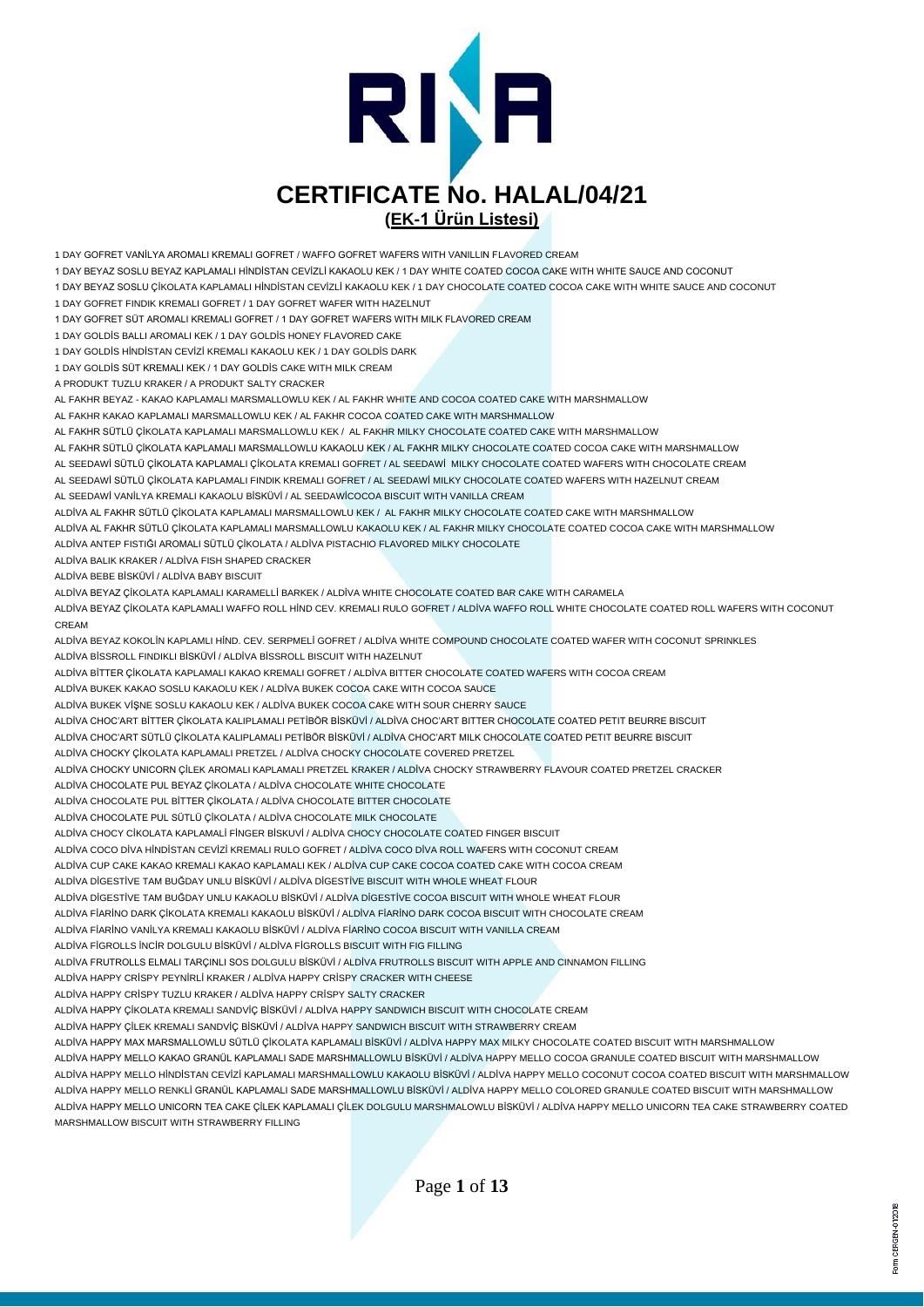

ALDİVA HAPPY TEACAKES ÇİKOLATA KAPLAMALI KARAMELLİ MARSH.BİSKÜVİ / ALDİVA HAPPY TEACAKES CHOCOLATE COATED BISCUIT WITH CARAMELA AND MARSHMALLOW ALDİVA HAPPY TEACAKES ÇİKOLATA KAPLAMALI SADE MARSHMALLOWLU BİSKÜVİ / ALDİVA HAPPY TEACAKES CHOCOLATE COATED BISCUIT WITH MARSHMALLOW ALDİVA HAPPY VANİLYA KREMALI SANDVİÇ BİSKÜVİ / ALDİVA HAPPY SANDWICH BISCUIT WITH VANILLA CREAM ALDİVA HAPPY WHEELS BEYAZ ÇİKOLATA KAPLAMALI VE HİNDİSTAN CEVİZLİ MARSHMALLOWLU SANDVİÇ BİSKÜVİ / ALDİVA HAPPY WHEELS WHITE CHOCOLATE COATED SANDWICH BISCUIT WITH MARSHMALLOW AND COCONUT ALDİVA HAPPY WHEELS KAKAO KAPLAMALI VE HİNDİSTAN CEVİZLİ MARSHMALLOWLU SANDVİÇ BİSKÜVİ / ALDİVA HAPPY WHEELS COCOA COATED SANDWICH BISCUIT WITH MARSHMALLOW AND COCONUT ALDİVA HİNDİSTAN CEVİZİ AROMALI SÜTLÜ ÇİKOLATA / ALDİVA COCONUT FLVORED MILKY CHOCOLATE ALDİVA HİNDİSTAN CEVİZLİ SÜTLÜ ÇİKOLATA KAPLAMALI GOFRET / ALDİVA MILKY CHOCOLATE COATED WAFERS WITH COCONUT ALDİVA KAKAO KAPLAMALI KAKAO KREMALI GOFRET / ALDİVA COCOA COATED WAFERS WITH COCOA CREAM ALDİVA KAKAO KREMALI KAKAO KAPLAMALI KEK / ALDİVA COCOA COATED CAKE WITH COCOA CREAM ALDİVA KAKAOLU DAMLALI BİSKÜVİ / ALDİVA BISCUIT WITH COCOA DROPS ALDİVA KAKAOLU KREMALI BİSKÜVİ / ALDİVA BISCUIT WITH COCOA CREAM ALDİVA ÇİKOLATA KAPLAMALI MARSHMALOWLU BİSKÜVİ / ALDİVA CHOCOLATE COATED BISCUIT WITH MARSHMALLOW ALDİVA KEK ÇİKOLATA KAPLAMALI MARSMALLOWLU KAKAOLU KEK / ALDİVA KEK CHOCOLATE COATED COCOA CAKE WITH MARSHMALLOW ALDİVA LESTGO VANİLYA AROMALI KREMALI KAKAOLU BİSKÜVİ / ALDİVA LESTGO COCOA BISCUIT WITH VANILLA FLAVORED CREAM ALDİVA MARİA BİSKÜVİ / ALDİVA MARIE BISCUIT ALDİVA MARİA HİNDİSTAN CEVİZLİ BİSKÜVİ / ALDIVA MARIE BISCUIT WITH COCONUT ALDİVA MUFFIN KAKAOLU KEK / ALDİVA MUFFİN CAKE WITH COCOA ALDİVA MUFFIN ÜZÜMLÜ KEK / ALDİVA MUFFİN CAKE WITH GRAPE ALDİVA MUFFİN KAKAOLU FINDIKLI KEK / ALDİVA MUFFİN CAKE WITH COCOA AND HAZELNUT ALDİVA MUFFİN MEYVELİ KEK / ALDİVA MUFFİN CAKE WITH FRUIT ALDİVA NUTTİNUT ANTEP FISTIKLI KREM ÇİKOLATA / ALDİVA NUTTİNUT CREAM CHOCOLATE WITH PISTACHIO ALDİVA CRISPY PILLOW PEANUT BUTTER FISTIK EZMELİ KREMA DOLGULU GOFRET / ALDİVA CRISPY PILLOW PEANUT BUTTER CREAM FILLING WAFER ALDİVA PETİBÖR BİSKÜVİ / ALDİVA PETIT BEURRE BISCUIT ALDİVA PETİBÖR HİNDİSTAN CEVİZİ AROMALI BİSKÜVİ / ALDİVA COCONUT FLAVORED PETIT BEURRE BISCUIT ALDİVA PEYNİRLİ KRAKER / ALDİVA CRACKER WITH CHEESE ALDİVA ÇÖREK OTLU PİZZA KRAKER / ALDİVA PIZZA CRACKER WITH POPPY SEEDS ALDİVA SAVORY MİX ÇÖREK OTLU & BEYAZ SUSAMLI KRAKER / ALDİVA SAVORY MIX CRACKER WITH SESAME AND POPPY SEEDS ALDİVA SNACK ÇÖREK OTLU & BEYAZ SUSAMLI YUVARLAK KRAKER / ALDİVA SNACK CRACKER WITH SESAME AND POPPY SEEDS ALDİVA SNACK SUSAMLI KRAKER / ALDİVA SNACK SESAME CRACKER ALDİVA STİCK SÜTLÜ ÇİKOLATA / ALDİVA STİCK MILKY CHOCOLATE ALDİVA SÜPER WAFFO FINDIK KREMALI GOFRET / ALDİVA SÜPER WAFFO WAFER WITH HAZELNUT CREAM ALDİVA SÜPER WAFFO KAKAO KREMALI GOFRET / ALDİVA SÜPER WAFFO WAFER WITH COCOA CREAM ALDİVA SÜPER WAFFO LİMON KREMALI GOFRET / ALDİVA SÜPER WAFFO WAFER WITH LEMON CREAM ALDİVA SUSAMLI BİSKÜVİ / ALDİVA SESAME BISCUIT ALDİVA SUSAMLI ÇÖREK OTLU KRAKER / ALDİVA CRACKER WITH SESAME AND POPPY SEEDS ALDİVA SUSAMLI ÇUBUK KRAKER / ALDİVA SESAME STICK CRACKER ALDİVA SUSAMLI SİMİT KRAKER / ALDİVA CRACKER WITH SESAME ALDİVA SÜTLÜ ÇİKOLATA KAPLAMALI ANTEP FISTIĞI KREMALI RULO GOFRET / ALDİVA WAFFO ROLL MILKY CHOCOLATE COATED ROLL WAFERS WITH PISTACHIO CREAM ALDİVA SÜTLÜ ÇİKOLATA KAPLAMALI VANİLYA KREMALI GOFRET / ALDİVA MILKY CHOCOLATE COATED WAFERS WITH VANILLA CREAM ALDİVA SÜTLÜ ÇİKOLATA KAPLAMALI WAFFO ROLL FINDIK KREMALI RULO GOFRET/ALDİVA WAFFO ROLL MILKY CHOCOLATE COATED ROLL WAFERS WITH HAZELNUT CREAM ALDİVA TEA PETİBÖR BİSKÜVİ / ALDİVA TEA PETIT BEURRE BISCUIT ALDİVA TUZLU ÇUBUK KRAKER / ALDİVA SALTY STICK CRACKER ALDİVA UNİCORN WHEELS ÇİLEK AROMALI KAPLAMALI MARSHMALLOWLU RENKLİ GRANÜRLÜ SANDVİÇ BİSKÜVİ / ALDİVA UNİCORN WHEELS STRAWBERRY FLAVORED COATED SANDWICH BISCUIT WITH MARSHMALLOW AND COLORED GRANULES ALDİVA VANİLYA KREMALI BİSKÜVİ / ALDİVA BISCUIT WITH VANILLA CREAM ALDİVA VİAMİO GOFRET BİTTER ÇİKOLATA KAPLAMALI KREMALI GOFRET / ALDİVA VİAMİO GOFRET BITTER CHOCOLATE COATED WAFERS WITH CREAM ALDİVA VİAMİO GOFRET ÇİKOLATA KAPLAMALI KARAMEL KREMALI GOFRET / ALDİVA VİAMİO GOFRET MILKY CHOCOLATE COATED WAFERS WITH CARAMELA CREAM ALDİVA VİAMİO GOFRET SÜTLÜ ÇİKOLATA KAPLAMALI KAKAO KREMALI GOFRET / ALDİVA VİAMİO GOFRET MILKY CHOCOLATE COATED WAFERS WITH COCOA CREAM ALDİVA WAFFO BİTES FINDIKLI KÜP GOFRET / ALDİVA WAFFO BİTES WAFER WITH HAZELNUT CREAM ALDİVA WAFFO BİTES LİMONLU KÜP GOFRET / ALDİVA WAFFO BİTES WAFER WITH LEMON CREAM ALDİVA YEMELİ SÜTLÜ ÇİKOLATA KAPLAMALI MARSHMALLOWLU BİSKÜVİ / ALDİVA YEMELİ MILKY CHOCOLATE COATED BISCUIT WITH MARSHMALLOW ALİT0 TUZLU ÇUBUK KRAKER / ALİTO SALTY STİCK CRACKER ALİTO BİSCO BAY KAKAO KREMALI SANDVİÇ BİSKÜVİ / ALİTO BİSCO BAY SANDWICH BISCUIT WITH COCOA CREAM ALİTO CHOCOPOOL ELİPS KEK KAKAO KAPLAMALI KAKAO KREMALI KEK /ALİTO CHOCOPOL ELİPS KEK COCOA COATED CAKE WITH COCOA CREAM

ALİTO COCO STELLA SÜTLÜ ÇİKOLATA KAPLAMALI HİN. CEVİZİ KREMALI BİSKÜVİ / ALİTO COCO STELLA MILKY CHOCOLATE COATED BISCUIT WITH COCONUT CREAM ALİTO ÇİLEK KREMALI GOFRET / ALİTO WAFERS WITH STRAWBERY FLAVORED CREAM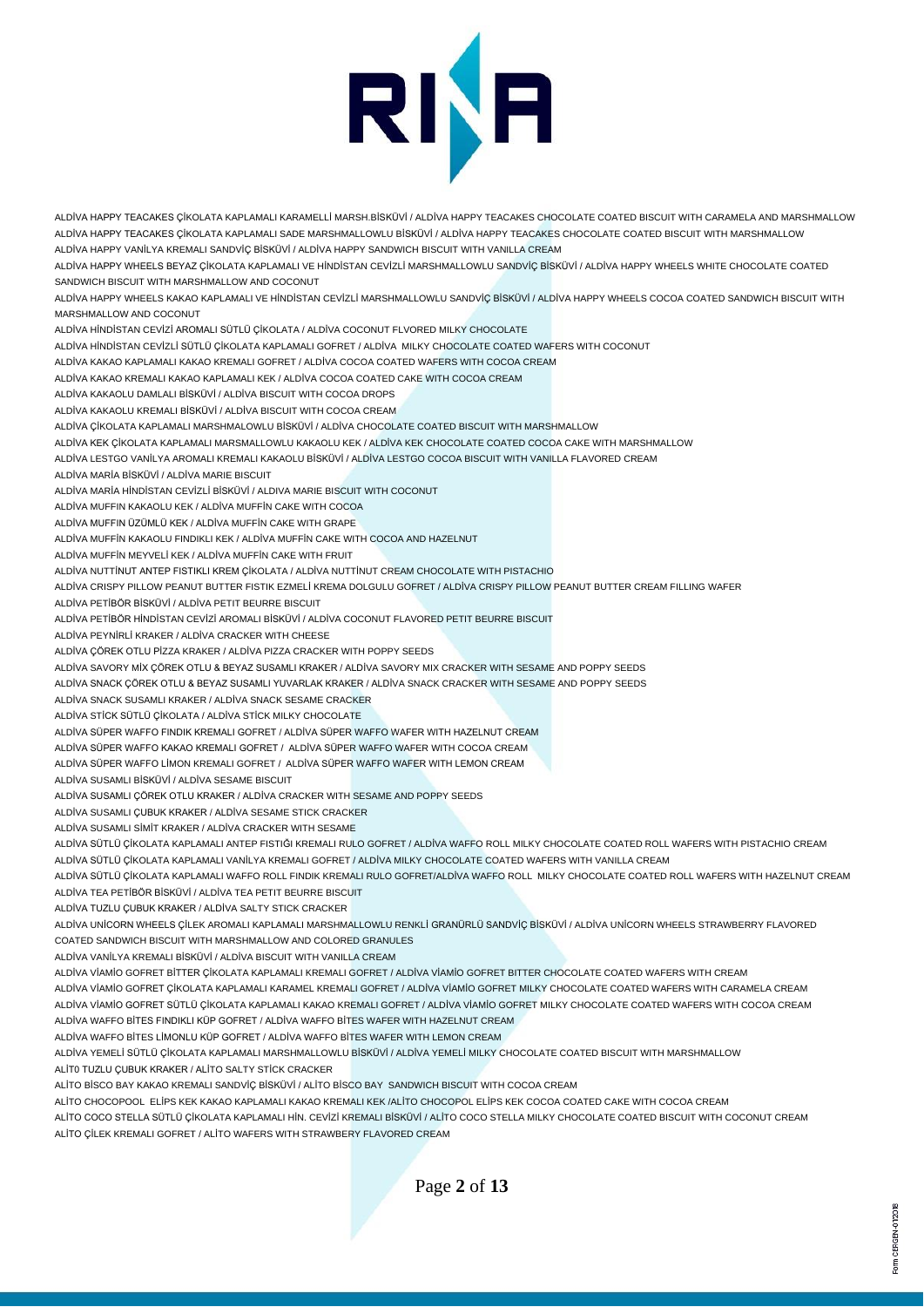

ALİTO KUKİLETTO ÇİKOLATA KREMALI BİSKÜVİ / ALİTO KUKİLETTO BISCUIT WITH CHOCOLATE CREAM ALİTO MAFTACHİO ANTEP FISTIĞI KREMALI ANTEP FISTIK PARÇACIKLI SÜTLÜ ÇİKOLATA KAPLAMALI GOFRET / ALİTO MAFTACHİO MILK CHOCOLATE COATED WAFER WITH PISTACHIO CREAM AND PISTACHIO ALİTO MELİ MELO ÇİLEK AROMALI KREMALI BİSKÜVİ / ALİTO MELİ MELO SANDWICH BISCUIT WITH STRAWBERRY FLAVORED CREAM ALİTO MÉLİ MELO VANİLYA AROMALI KREMALI BİSKÜVİ / ALİTO MÉLİ MELO BISCUIT WITH VANILLA FLAVORED CREAM ALİTO PATİSS KAKAO SOSLU SÜTLÜ KOKOLİN KAPLAMALI KEK / ALİTO PATİSS MILKY COMPOUND CHOCOLATE COATED CAKE WITH COCOA SAUCE ALİTO PRETZEL KRAKER / ALİTO PRETZEL CRACKER ALİTO SNACK PREMİUM MİX KRAKER / ALİTO SNACK PREMİUM MIX CRACKER ALİTO WAFER KAKAO KREMALI GOFRET / ALİTO WAFER WİTH COCOA CREAM ALİTO WAFLER ÇİLEK KREMALI GOFRET / ALİTO WAFLER WAFERS WITH STRAWBERY FLAVORED CREAM ALİTO WAFLER VANİLYA KREMALI GOFRET / ALİTO WAFLER WAFERS WITH VANILLA CREAM ALİTO-ÇİKOLATA KREMALI RULO GOFRET / ALİTO ROLL WAFER WITH CHOCOLATE CREAM ALİTO-WAFER ÇİKOLATA KREMALI GOFRET / ALİTO WAFER WITH CHOCOLATE CREAM ALVIEN MR.EXTRA SUSAMLİ CUBUK KRAKER / ALVIEN MR.EXTRA SESAME STICK CRACKER ALVIEN MR.EXTRA TUZLU CUBUK KRAKER / ALVIEN MR.EXTRA SALTY STICK CRACKER ALVIEN SNACK SAVORY MİX KRAKER / ALVİEN SNACK SAVORY MIX CRACKER ALVİEN BAHARATLI ÇUBUK KRAKER / ALVİEN SPICY STICK CRACKER ALVİEN BİSGOOD DAMLALI BİSKÜVİ / ALVİEN BİSGOOD BISCUIT WITH DROPS ALVİEN BİSGOOD FINDIKLI BİSKÜVİ / ALVİEN BİSGOOD BISCUIT WITH HAZELNUT ALVİEN BUKEK KAPKEK H.CEVİZİ KREMALI DOLGULU SÜTLÜ BEYAZ KAPL. H.CEVİZLİ KEK / ALVİEN BUKEK KAPKEK MILKY WHITE COATED CAKE WITH COCONUT CREAM FILLING AND COCONUT ALVİEN BUKEK KAPKEK KARAMEL SOSLU SÜTLÜ KAKAO KAPLAMALI KEK / ALVİEN BUKEK KAPKEK MILKY COCOA COATED CAKE WITH CARAMELA SAUCE ALVİEN BUKEK KAPKEK SÜTLÜ KAKAO KAPLAMALI KAKAO SOSLU DOLGULU KEK / ALVİEN BUKEK KAPKEK MILKY COCOA COATED CAKE WITH COCOA SAUCE FILLING ALVİEN BUKEK KAPKEK SÜTLÜ KAKAO KAPLAMALI MUZ SOSLU DOLGULU KEK / ALVİEN BUKEK KAPKEK MILKY COCOA COATED CAKE WITH BANANA SAUCE FILLING ALVİEN ÇİKOLATA SOSLU SÜTLÜ KOKOLİN KAPLAMALI DONUT KEK / ALVİEN MILKY COMPOUND CHOCOLATE COATED DONUT CAKE WITH CHOCOLATE SAUCE ALVİEN ÇİLEK SOSLU ÇİLEK KAPLAMALI RENKLİ GRANÜRLÜ DONUT KEK / ALVİEN STRAWBERRY COATED DONUT CAKE WITH STRAWBERRY SAUCE AND COLORED GRANULES ALVİEN ELEGANCE ÇİKOLATA KREMALI KAKAOLU GOFRET / ALVİEN ELEGANCE COCOA WAFERS WITH CHOCOLATE CREAM ALVİEN ELEGANCE VANİLYA AROMALI KREMALI KAKAOLU GOFRET / ALVİEN ELEGANCE COCOA WAFERS WITH VANILLA FLAVORED CREAM ALVİEN ENAMOUR KAKAO KREMALI SANDVİÇ BİSKÜVİ / ALVİEN ENAMOUR SANDWICH BISCUIT WITH COCOA CREAM ALVİEN EXTRANO BITTER ÇİKOLATA KAPLAMALI FINDIK KREMALI GOFRET / ALVİEN EXTRANO BITTER CHOCOLATE COATED WAFERS WITH HAZELNUT CREAM ALVİEN EXTRANO BİTTER ÇİKOLATA KAPLAMALI GOFRET / ALVİEN EXTRANO BITTER CHOCOLATE COATED WAFERS ALVİEN EXTRANO SÜTLÜ ÇİKOLATA KAPLAMALI FINDIK KREMALI GOFRET / ALVİEN EXTRANO MILKY CHOCOLATE COATED WAFERS WITH HAZELNUT CREAM ALVİEN EXTRANO SÜTLÜ ÇİKOLATA KAPLAMALI GOFRET / ALVİEN EXTRANO MILKY CHOCOLATE COATED WAFERS ALVİEN FINDIK KREMALI LAYER KEK / ALVİEN LAYERED CAKE WITH HAZELNUT CREAM ALVİEN FİNGER BİSKÜVİ / ALVİEN FINGER BISCUIT ALVİEN JOYDİ SÜTLÜ ÇİKOLATA KAPLAMALI KARAMELLİ BİSKÜVİ / ALVİEN JOYDİ MILKY CHOCOLATE COATED BISCUIT WITH CARAMELA ALVİEN KAKAO KAPLAMALI FINDIK KREMALI LAYER KEK / ALVİEN COCOA COATED LAYERED CAKE WITH HAZELNUT CREAM ALVİEN KAKAO KAPLAMALI SÜT KREMALI LAYER KEK / ALVİEN COCOA COATED LAYERED CAKE WITH MILK CREAM ALVİEN KAKAO KREMA DOLGULU KEK / ALVİEN CAKE WITH COCOA CREAM FILLING ALVİEN KAKAOLU PETİBÖR BİSKÜVİ / ALVİEN PETIT BEURRE BISCUIT WITH COCOA ALVİEN KARAMEL SOSLU KEK / ALVİEN CAKE WITH CARAMELA SAUCE ALVİEN KARAMEL SOSLU SÜTLÜ KOKOLİN KAPLAMALI DONUT KEK / ALVİEN MILKY COMPOUND CHOCOLATE COATED DONUT CAKE WITH CARAMELA SAUCE ALVİEN KEYFİ ALA KAKAO KREMALI BATON KEK / ALVİEN KEYFİ ALA CAKE WITH COCOA CREAM ALVİEN KEYFİ ALA MEYVELİ BATON KEK / ALVİEN KEYFİ ALA CAKE WITH FRUITS ALVİEN KOKOLİN VE H.CEVİZLİ KAPL. MARSHMALLOWLU KAKAOLU BİSKÜVİ / ALVİEN COMPOUND CHOCOLATE AND COCONUT COATED COCOA BISCUIT WITH MARSHMALLOW ALVİEN KREM ÇİKOLATA / ALVİEN CREAM CHOCOLATE ALVİEN LADİDA KAKAO KREMA DOLGULU MOZAİK BİSKÜVİ / ALVİEN LADİDA MOSAIC BISCUIT WITH COCOA CREAM FILLING ALVİEN LADİDA KAKAO KREMALI KAKAO KAPLAMALI ELİPS KEK / ALVİEN LADİDA COCOA COATED ELLIPSE CAKE WITH COCOA CREAM ALVİEN LADİDA STAR SÜTLÜ ÇİKOLATA KAPLAMALI KREMALI BİSKÜVİ / ALVİEN LADİDA STAR MILKY CHOCOLATE COATED BISCUIT WITH CREAM ALVİEN LETS GO KAKAO KREMALI SANDVİÇ BİSKÜVİ / ALVİEN LETS GO SANDWICH BISCUIT WITH COCOA CREAM ALVİEN MARİA BİSKÜVİ / ALVİEN MARIE BISCUIT ALVİEN MISIRLI BALIK KRAKER / ALVİEN FISH SHAPED CRACKER WITH CORN ALVİEN PETİBÖR BİSKÜVİ / ALVİEN PETIT BEURRE BISCUIT ALVİEN PEYNİRLİ ÇUBUK KRAKER / ALVİEN STICK CRACKER WITH CHEESE ALVİEN POLEMİC ÇİLEK AROMALI KREMALI BİSKÜVİ / ALVİEN POLEMİC BISCUIT WITH STRAWBERRY FLAVORED CREAM ALVİEN POLEMİC KAKAO AROMALI KREMALI BİSKÜVİ / ALVİEN POLEMİC BISCUIT WITH COCOA FLAVORED CREAM ALVİEN POLEMİC VANİLYA AROMALI KREMALI BİSKÜVİ / ALVİEN POLEMİC BISCUIT WITH VANILLA FLAVORED CREAM

ALVİEN PORTAKAL AROMALI JÖLELİ BİSKÜVİ / ALVİEN ORANGE FLAVORED JELLY BISCUIT WITH GRANULES

ALVİEN RİNNA ROLL WAFERS FINDIK KREMALI / ALVİEN RİNNA ROLL WAFERS WITH HAZELNUT CREAM

Page **3** of **13**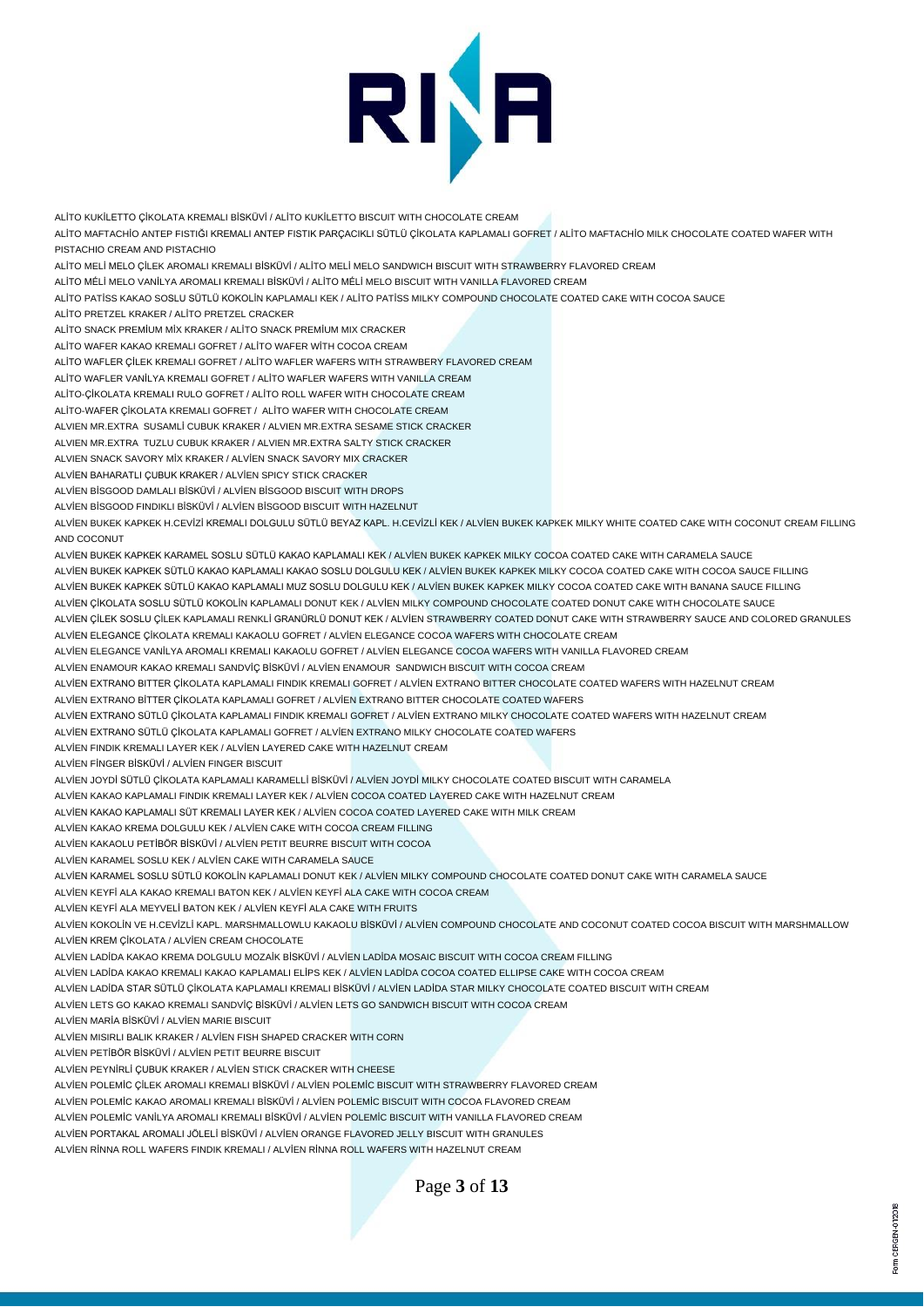# RINA

ALVİEN SUSAMLI BİSKÜVİ / ALVİEN SESAME BISCUIT ALVİEN SUSAMLI ÇUBUK KRAKER / ALVİEN SESAME STICK CRACKER ALVİEN SÜT KREMALI LAYER KEK / ALVİEN LAYERED CAKE WITH MILK CREAM ALVİEN SÜTLÜ ÇİKOLATA KAPLAMALI KARAMELLİ BİSKÜVİ / ALVİEN MILKY CHOCOLATE COATED BISCUIT WITH CARAMELA ALVİEN SÜTLÜ ÇİKOLATA KAPLAMALI SÜT KREMALI BARKEK / ALVİEN MILKY CHOCOLATE COATED BAR CAKE WITH MILK CREAM ALVİEN SÜTLÜ SOS DOLGULU SÜTLÜ KAKAO KAPLAMALI DONUT KEK / ALVİEN MILKY COCOA COATED DONUT CAKE WITH MILKY SAUCE FILLING ALVİEN SWİSROLL ÇİLEK KREMALI KEK / ALVİEN SWİSROLL CAKE WITH STRAWBERRY CAKE ALVİEN SWİSROLL FINDIK KREMALI KEK / ALVİEN SWİSROLL CAKE WITH HAZELNUT CREAM ALVİEN SWİSROLL SÜT KREMALI KEK / ALVİEN SWİSROLL CAKE WITH MILK CREAM ALVİEN THANKS BEYAZ KOKOLİN KAPLAMALI HİNDİSTAN CEVİZLİ MARSHMALLOWLU BİSKÜVİ / ALVİEN THANKS WHITE COMPOUND CHOCOLATE COATED BISCUIT WITH MARSHMALLOW AND COCONUT ALVİEN TONTİNİES KAKAO KAPLAMALI KARAMELLİ KEK / ALVİEN TONTİNİES COCOA COATED CAKE WITH CARAMELA ALVİEN TONTİNY KAKAO KAPLAMALI KAKAO KREMALI KEK / ALVİEN TONTİNY COCOA COATED CAKE WITH COCOA CREAM ALVİEN TONTİNY KAKAO KAPLAMALI MUZ KREMALI KEK / ALVİEN TONTİNY COCOA COATED CAKE WITH BANANA CREAM ALVİEN TOPLİNE BEYAZ KAPLAMALI MARSHMALLOWLU SANDVİÇ BİSKÜVİ / ALVİEN TOPLİNE WHITE COATED SANDWICH BISCUIT WITH MARSHMALLOW ALVİEN TOPLİNE KAKAO KAPLAMALI MARSHMALLOWLU SANDVİÇ BİSKÜVİ / ALVİEN TOPLİNE COCOA COATED SANDWICH BISCUIT WITH MARSHMALLOW ALVİEN TOPLİNE KAKAO KAPLAMALI VE H.CEVİZLİ MARSHMALLOWLU SANDVİÇ BİSKÜVİ /ALVİEN TOPLİNE COCOA COATED SANDWICH BISCUIT WITH MARSHMALLOW AND **COCONLIT** ALVİEN TORNEDO KAKAO KREMALI KEK / ALVİEN TORNEDO CAKE WITH COCOA CREAM ALVİEN TORNEDO KARAMELLİ KEK / ALVİEN TORNEDO CAKE WITH CARAMELA ALVİEN TUZLU ÇUBUK KRAKER / ALDİVA SALTY STICK CRACKER ALVİEN-LADİDA STAR BİTTER ÇİKOLATA KAPLAMALI KREMALI BİSKÜVİ / ALVİEN-LADİDA STAR BITTER CHOCOLATE COATED BISCUIT WITH CREAM AMAZON ÇİKOLATA KREMALI RULO GOFRET / AMAZON ROLL WAFER WITH CHOCOLATE CREAM AMAZON MY WAFER COFFEE GOFRET / AMAZON MY WAFER COFFEE WAFER AMOZON AA TUZLU ÇUBUK KRAKER / AMAZON AA SALTED CRACKER STICK AMOZON DR TUZLU ÇUBUK KRAKER / AMAZON DR SALTED CRACKER STICK BADER PORTAKAL AROMALI JÖLELİ KAKAO GRANÜLLÜ BİSKÜVİ / BADER BISCUIT WITH ORANGE FLAVORED JELLY AND COCOA GRANULES BADER STİCK KAKAO KAPLAMALI KARAMELLİ BİSKÜVİ / BADER STİCK COCOA COATED BISCUIT WITH CARAMELA BADER BİTES KAKAO VE HİNDİSTAN CEVİZİ KAPLAMALI MARSHMALLOWLU BİSKÜVİ / BADER COCOA COATED BISCUIT WITH MARSHMALLOW AND COCONUT BAR KEK ÇİKOLATA KREMALI VE KAPLAMALI KAKAOLU KEK / BAR KEK COATED CAKE WITH CHOCOLATE CREAM AND COCOA BAR KEK SÜTLÜ KAKAO KAPLAMALI ÇİKOLATA KREMALI KEK / BAR KEK MILKY COCOA COATED CAKE WITH CHOCOLATE CREAM BEST TASTE ÇİKOLATA AROMALI KREMALI BİSKÜVİ / BEST TASTE SANDWICH BISCUIT WITH CHOCOLATE FLAVORED CREAM BEST TASTE ÇİLEK AROMALI KREMALI BİSKÜVİ / BEST TASTE SANDWICH BISCUIT WITH STRAWBERRY FLAVORED CREAM BEST TASTE HİNDİSTAN CEVİZİ AROMALI KREMALI BİSKÜVİ / BEST TASTE SANDWICH BISCUIT WITH COCONUT FLAVORED CREAM BEST TASTE PORTAKAL AROMALI KREMALI BİSKÜVİ / BEST TASTE SANDWICH BISCUIT WITH ORANGE FLAVORED CREAM BEST TASTE VANİLYA AROMALI KREMALI BİSKÜVİ / BEST TASTE SANDWICH BISCUIT WITH VANILLA FLAVORED CREAM BİSBELLA ÇİLEKLİ KREMALI BİSKÜVİ / BİSBELLA BISCUIT WITH STRAWBERRY CREAM BİSBELLA KAKAOLU KREMALI BİSKÜVİ / BİSBELLA BISCUIT WITH COCOA CREAM BİSBELLA MUZLU KREMALI BİSKÜVİ / BİSBELLA BISCUIT WITH BANANA CREAM BİSBELLA VANİLYA KREMALI BİSKÜVİ / BİSBELLA BISCUIT WITH VANILLA CREAM BİSCODAY ÇİKOLATA KREMALI SANDVİÇ BİSKÜVİ / BİSCODAY SANDWICH BISCUIT WITH CHOCOLATE CREAM BİSCODAY FINDIK KREMALI SANDVİÇ BİSKÜVİ / BİSCODAY SANDWICH BISCUIT WITH HAZELNUT CREAM BİSCODAY FOURRE KAKAO KREMALI SANDVİÇ BİSKÜVİ / BİSCODAY FOURRE SANDWICH BISCUIT WITH COCOA CREAM BİSCODAY KAKAO KREMALI SANDVİÇ BİSKÜVİ / BİSCODAY SANDWICH BISCUIT WITH COCOA CREAM BİSCODAY MİNİ FOURRE HİNDİSTAN CEVİZİ KREMALI SANDVİÇ BİSKÜVİ / BİSCODAY MİNİ FOURRE SANDWICH BISCUIT WITH COCONUT CREAM BİSCODAY MİNİ FOURRE KAKAO KREMALI SANDVİÇ BİSKÜVİ / BİSCODAY MİNİ FOURRE SANDWICH BISCUIT WITH COCOA CREAM BİSCODAY VANİLYA KREMALI SANDVİÇ BİSKÜVİ / BİSCODAY SANDWICH BISCUIT WITH VANILLA CREAM BİSDİVA BİTTER KAKAO KAPLAMALI KREMALI BİSKÜVİ / BİSDİVA BITTER COCOA COATED CREAM BISCUIT BİSDİVA SÜTLÜ ÇİKOLATA KAPLAMALI KREMALI BİSKÜVİ / BİSDİVA MILKY CHOCOLATE COATED CREAM BISCUIT BİSGOOD ÇİLEK AROMALI KREMALI BİSKÜVİ / BİSGOOD BISCUIT WITH STRAWBERRY FLAVORED CREAM BİSGOOD FINDIK KREMALI BİSKÜVİ / BİSGOOD BISCUIT WITH HAZELNUT CREAM BİSGOOD KAKAO AROMALI KREMALI BİSKÜVİ / BİSGOOD BISCUIT WITH COCOA FLAVORED CREAM BİSGOOD VANİLYA AROMALI KREMALI BİSKÜVİ / BİSGOOD BISCUIT WITH VANILLA FLAVORED CREAM BİSSROLL FINDIKLI BİSKÜVİ / BİSSROLL BISCUIT WITH HAZELNUT BİSSROLL HİNDİSTAN CEVİZİ KREMALI DOLGULU DARK KAKAOLU BİSKÜVİ / BİSSROLL DARK COCOA BISCUIT WITH COCONUT CREAM FILLING BİSSROLL HURMALI KREMALI DOLGULU BİSKÜVİ / BİSSROLL BISCUIT WITH DATE CREAM FILLING BİSSROLL KAKAO KREMA DOLGULU BİSKÜVİ / BİSSROLL BISCUIT WITH COCOA CREAM FILLING BİSSROLL KAKAO VE FINDIK KREMA DOLGULU MOZAİK BİSKÜVİ / BİSSROLL MOSAIC BISCUIT WITH COCOA AND HAZELNUT CREAM FILLING BİSSROLL KAKAOLU DAMLALI BİSKÜVİ / BİSSROLL BISCUIT WITH COCOA DROPS

Page **4** of **13**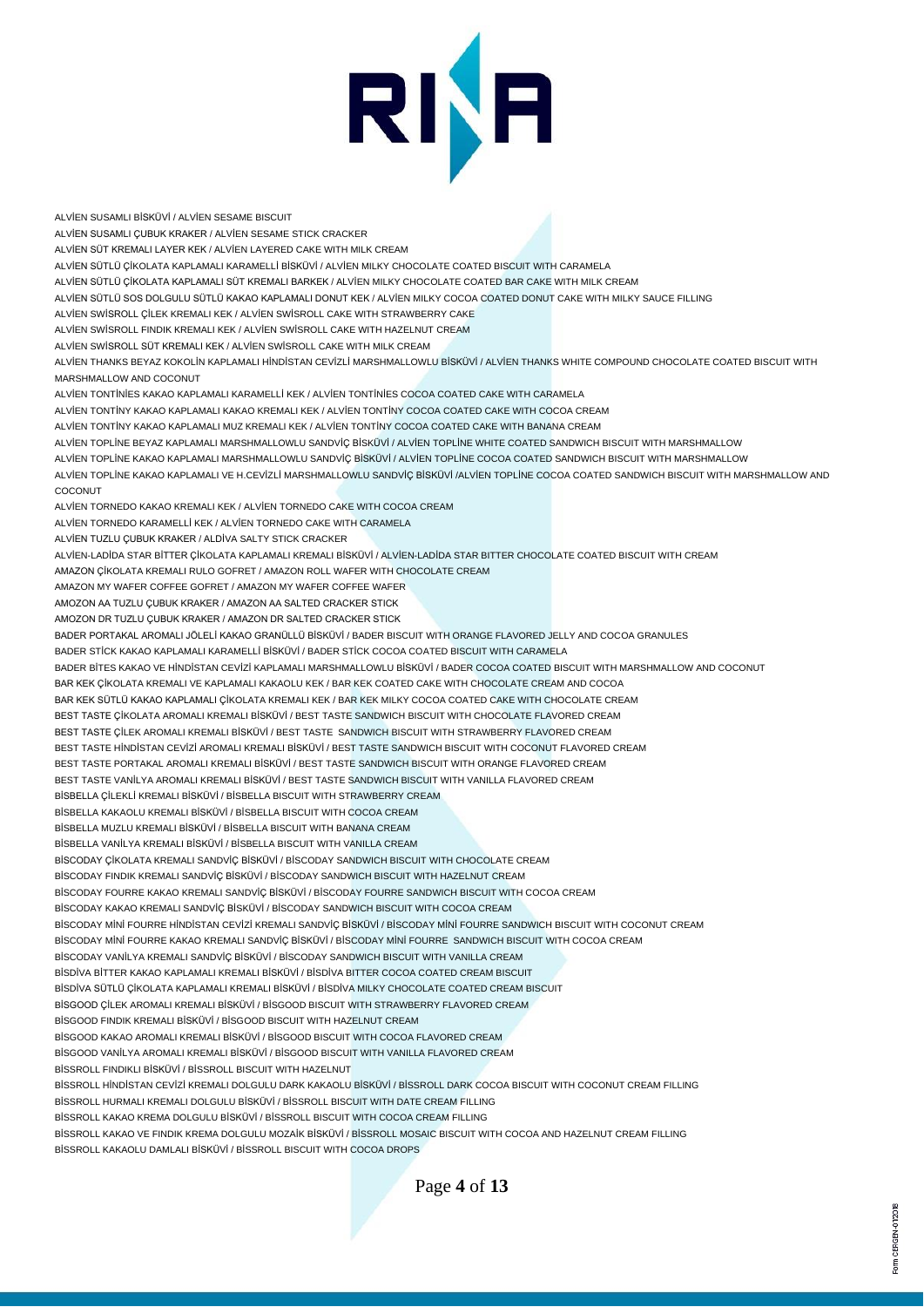

BİSSROLL SÜT KREMALI DOLGULU DARK KAKAOLU BİSKÜVİ / BİSSROLL DARK COCOA BISCUIT WITH MILKY CREAM FILLING BİSSROLL YER FISTIKLI KREMALI DOLGULU BİSKÜVİ / BİSSROLL BISCUIT WITH PEANUT CREAM FILLING BOBO KAKAO KAPLAMALI MARSHMALLOWLU SANDVİÇ BİSKÜVİ / BOBO COCOA COATED SANDWICH BISCUIT WITH MARSHMALLOW BOBO KAKAO SOSLU SÜTLÜ KOKOLİN KAPLAMALI KEK / BOBO MILKY COMPOUND CHOCOLATE CAKE WITH COCOA SAUCE BOBO MUFFİN KEK KAKAOLU KREMALI KEK / BOBO MUFFİN KEK CAKE WITH COCOA CREAM BOBO MUFFİN KEK MOZAİK KEK / BOBO MUFFİN KEK MOSAIC CAKE BOBO SÜTLÜ KAKAO KAPLAMALI KAKAO SOSLU DOLGULU KEK / BOBO COCOA COATED CAKE WITH COCOA SAUCE FILLING BOBO SÜTLÜ KAKAO KAPLAMALI MUZ SOSLU DOLGULU KEK / BOBO COCOA COATED CAKE WITH BANANA SAUCE FILLING BOBO SÜTLÜ SOS DOLGULU SÜTLÜ KAKAO KAPLAMALI KEK / BOBO MILKY COCOA COATED CAKE WITH MILKY SAUCE FILLING BUON GİORNO ÇİKOLATA KREMALI KEK / BUON GİORNO CAKE WITH CHOCOLATE CREAM BUON GİORNO ÇİKOLATA SOSLU KEK / BUON GİORNO CAKE WITH CHOCOLATE SAUCE BUON GİORNO KAKAO KREMALI KAKAO KAPLAMALI DONUT KEK / BUON GİORNO COCOA COATED DONUT CAKE WITH COCOA CREAM BUON GİORNO KAKAO SOSLU KAKAO KAPLAMALI DONUT KEK / BUON GİORNO COCOA COATED DONUT CAKE WITH COCOA SAUCE BUON GİORNO KARAMEL KREMALI KAKAO KAPLAMALI DONUT KEK / BUON GİORNO COCOA COATED DONUT CAKE WITH CARAMELA CREAM BUON GİORNO KARAMEL KREMALI KEK / BUON GİORNO CAKE WITH CARAMELA CREAM BUON GİORNO KARAMEL SOSLU KAKAO KAPLAMALI DONUT KEK / BUON GİORNO COCOA COATED DONUT CAKE WITH CARAMELA SAUCE BUON GİORNO MOSAIC KAKAO KREMALI DOLGULU KEK / BUON GİORNO MOSAIC CAKE WITH COCOA CREAM FILLING BUON GİORNO SÜTLÜ ÇİKOLATA KAPLAMALI KREMALI KEK / BUON GİORNO MILKY CHOCOLATE COATED CAKE WITH CREAM CAKE BREAK ANTEP FISTIĞI AROMALI KAPLAMALI VE ANTEP FISTIĞI AROMALI SOSLU DONUT KEK / CAKE BREAK PISTACHIO FLAVORED COATED DONUT CAKE WITH PISTACHIO FLAVORED SAUCE CAKE BREAK ANTEP FISTIĞI AROMALI KAPL. VE ANTEP FISTIĞI AROMALI SOSLU KEK / CAKE BREAK PISTACHIO FLAVORED COATED CAKE WITH PISTACHIO FLAVORED SAUCE CAKE BREAK ÇİLEK KREMALI LAYER KEK / CAKE BREAK LAYERED CAKE WITH STRAWBERRY CREAM CAKE BREAK FINDIK KREMALI KEK / CAKE BREAK CAKE WITH HAZELNUT CREAM CAKE BREAK FINDIK KREMALI LAYER KEK / CAKE BREAK LAYERED CAKE WITH HAZELNUT CREAM CAKE BREAK HİND.CEVİZİ KREMALI DOLGULU SÜTLÜ BEYAZ KAPLAMALI HİND.CEVİZLİ DONUT KEK /CAKE BREAK MILKY WHITE COATED DONUT CAKE WITH COCONUT CREAM AND COCONUT SPRINKLES CAKE BREAK KAKAO KAPLAMALI ÇİLEK KREMALI LAYER KEK / CAKE BREAK COCOA COATED LAYERED CAKE WITH STRAWBERRY CREAM CAKE BREAK KAKAO KAPLAMALI FINDIK KREMALI LAYER KEK / CAKE BREAK COCOA COATED LAYERED CAKE WITH HAZELNUT CREAM CAKE BREAK KAKAO KAPLAMALI KAKAO KREMALI LAYER KEK / CAKE BREAK COCOA COATED LAYERED CAKE WITH COCOA CREAM CAKE BREAK KAKAO KAPLAMALI SÜT KREMALI LAYER KEK / CAKE BREAK COCOA COATED LAYERED CAKE WITH MILK CREAM CAKE BREAK KAKAO KREMALI BATON KEK / CAKE BREAK CAKE WITH COCOA CREAM CAKE BREAK KAKAO KREMALI LAYER KEK / CAKE BREAK LAYERED CAKE WITH COCOA CREAM CAKE BREAK KAKAO SOSLU KAKAOLU KEK / CAKE BREAK COCOA CAKE WITH COCOA SAUCE CAKE BREAK KAKAO SOSLU KEK / CAKE BREAK CAKE WITH COCOA SAUCE CAKE BREAK KAKAO SOSLU MOZAİK DONUT KEK / CAKE BREAK DONUT MOSAIC CAKE WITH COCOA SAUCE CAKE BREAK KAKAO SOSLU SÜTLÜ KOKOLİN KAPLAMALI DONUT KEK / CAKE BREAK MILKY COMPOUND CHOCOLATE COATED DONUT CAKE WITH COCOA SAUCE CAKE BREAK KAKAOLU BATON KEK / CAKE BREAK CAKE WITH COCOA CAKE BREAK KAPKEK H.CEVİZİ KREMALI DOLGULU SÜTLÜ BEYAZ KAPL. H.CEVİZLİ KEK/CAKE BREAK KAPKEK MILKY WHITE COATED CAKE WITH COCONUT CREAM FILLING AND **COCONUT** CAKE BREAK KAPKEK KARAMEL SOSLU SÜTLÜ KAKAO KAPLAMALI KEK / CAKE BREAK KAPKEK MILKY COCOA COATED CAKE WITH CARAMELA SAUCE FILLING CAKE BREAK KAPKEK LİMON KREMALI DOLGULU LİMON AROMALI KAPLAMALI KEK / CAKE BREAK KAPKEK LEMON FLAVORED COATED CAKE WITH LEMON CREAM FILLING CAKE BREAK KAPKEK SÜTLÜ KAKAO KAPLAMALI KAKAO SOSLU DOLGULU KEK / CAKE BREAK KAPKEK MILKY COCOA COATED CAKE WITH COCOA SAUCE FILLING CAKE BREAK KAPKEK SÜTLÜ KAKAO KAPLAMALI MUZ SOSLU DOLGULU KEK / CAKE BREAK KAPKEK MILKY COCOA COATED CAKE WITH BANANA SAUCE FILLING CAKE BREAK KAPKEK SÜTLÜ KAKAO KAPLAMALI VİŞNE SOSLU DOLGULU SADE KEK / CAKE BREAK KAPKEK MILKY COCOA COATED CAKE WITH SOUR CHERRY SAUCE FILLING CAKE BREAK KARAMEL SOSLU KEK / CAKE BREAK CAKE WITH CARAMELA SAUCE CAKE BREAK KARAMEL SOSLU SÜTLÜ KOKOLİN KAPLAMALI DONUT KEK / CAKE BREAK MILKY COMPOUND CHOCOLATE COATED DONUT CAKE WITH CARAMELA SAUCE CAKE BREAK MEYVELİ BATON KEK / CAKE BREAK CAKE WITH FRUIT CAKE BREAK MEYVELİ DONUT KEK / CAKE BREAK DONUT CAKE WITH FRUIT CAKE BREAK MEYVELİ KEK / CAKE BREAK CAKE WITH FRUIT CAKE BREAK MOZAİK BATON KEK / CAKE BREAK MOSAIC CAKE CAKE BREAK MUFFİNKEK ÇİLEKLİ KEK / CAKE BREAK MUFFİNKEK CAKE WITH STRAWBERRY CAKE BREAK MUFFİNKEK KAKAOLU FINDIKLI KEK / CAKE BREAK MUFFİNKEK CAKE WITH COCOA AND HAZELNUT CAKE BREAK MUFFİNKEK KAKAOLU KEK / CAKE BREAK MUFFİNKEK CAKE WITH COCOA CAKE BREAK MUFFİNKEK KAKAOLU KREMALI KEK / CAKE BREAK MUFFİNKEK CAKE WITH COCOA CREAM CAKE BREAK MUFFİNKEK MEYVELİ KEK / CAKE BREAK MUFFİNKEK CAKE WITH FRUIT CAKE BREAK MUFFİNKEK MOZAİK KEK / CAKE BREAK MUFFİNKEK MOSAIC CAKE CAKE BREAK MUFFİNKEK ÜZÜMLÜ KEK / CAKE BREAK MUFFİNKEK CAKE WITH GRAPE CAKE BREAK MUZLU SOS DOLGULU SÜTLÜ KAKAO KAPLAMALI DONUT KEK / CAKE BREAK MILKY COCOA COATED DONUT CAKE WITH BANANA SAUCE CAKE BREAK PORTAKAL JÖLELİ KEK / CAKE BREAK CAKE WITH ORANGE JELLY

Page **5** of **13**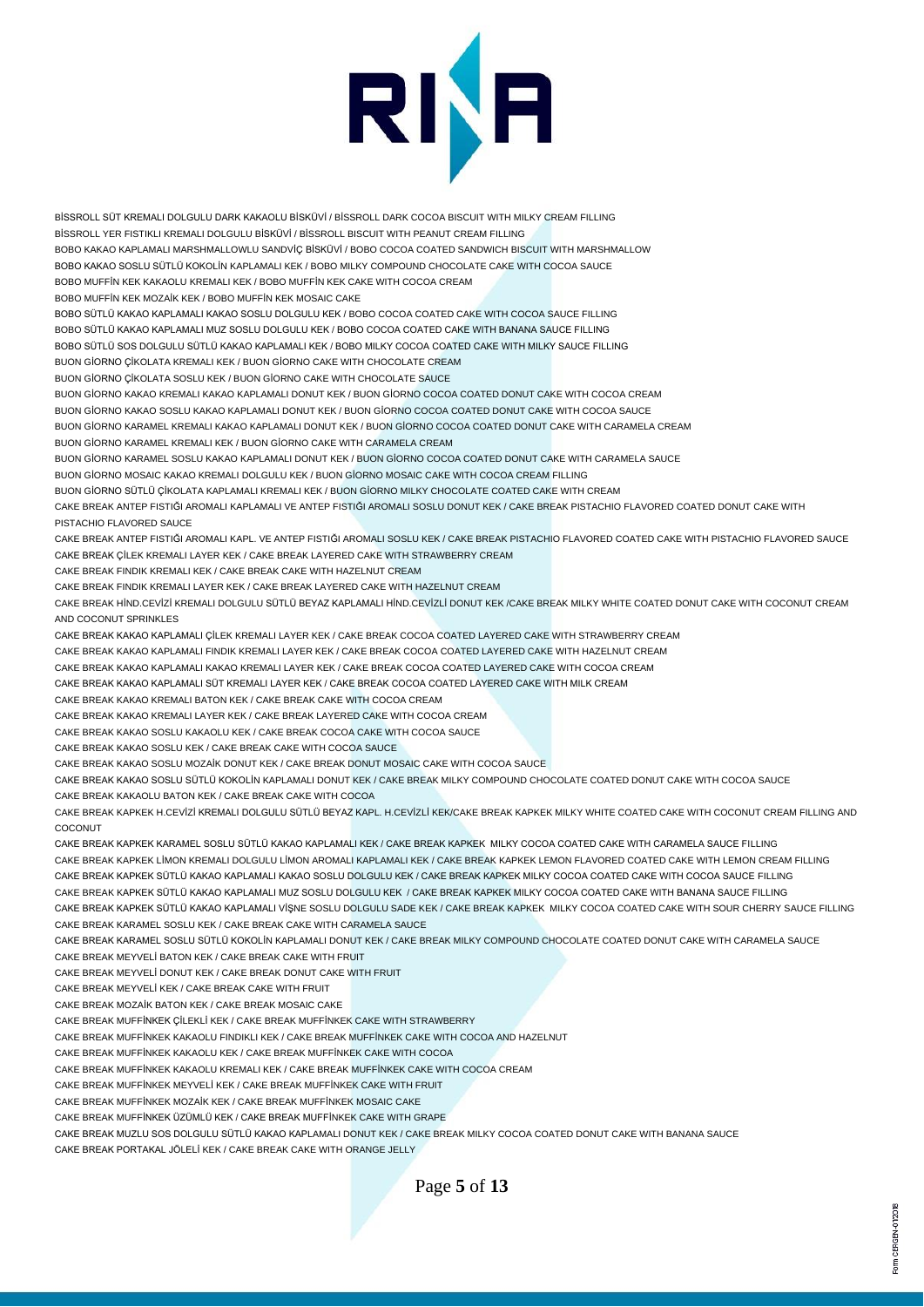# RINA

CAKE BREAK PREMİUM KAKAO KAPLAMALI KAKAO KREMALI KEK / CAKE BREAK PREMİUM COCOA COATED CAKE WITH COCOA CREAM CAKE BREAK PREMİUM SÜTLÜ ÇİKOLATA KAPLAMALI KAKAO KREMA DOLGULU KEK / CAKE BREAK PREMİUM MILKY CHOCOLATE COATED CAKE WITH COCOA CREAM FILLING CAKE BREAK SÜT KREMALI KAKAO KAPLAMALI KAKAOLU LAYER KEK / CAKE BREAK COCOA COATED LAYERED CAKE WITH MILK CREAM AND COCOA CAKE BREAK SÜT KREMALI LAYER KEK / CAKE BREAK LAYERED CAKE WITH MILK CREAM CAKE BREAK SÜTLÜ ÇİKOLATA KAPLAMALI ÇİKOLATA KREMALI BARKEK / CAKE BREAK MILKY CHOCOLATE COATED BAR CAKE WITH CHOCOLATE CREAM CAKE BREAK SÜTLÜ SOS DOLGULU SÜTLÜ KAKAO KAPLAMALI DONUT KEK / CAKE BREAK MILKY COCOA COATED DONUT CAKE WITH MILKY SAUCE CAKE BREAK ÜZÜMLÜ BATON KEK / CAKE BREAK CAKE WITH GRAPES CAKE BREAK VİŞNELİ SOSLU KAKAOLU / CAKE BREAK COCOA CAKE WITH SOUR CHERRY SAUCE CARAMELİM KARAMEL DOLGULU ÇİKOLATA / CARAMELİM MILKY CHOCOLATE WITH CARAMELA FILLING CHELSEA SNACK TUZLU KRAKER / CHELSEA SNACK SALTY CRACKER CHESHNİ PETİBÖR BİSKÜVİ / CHESHNİ PETIT BEURRE BISCUIT CHOCLIO SÜTLÜ ÇİKOLATA / CHOCLIO MILKY CHOCOLATE CHOCLİO SÜTLÜ ÇİKOLATA KAPLAMALI FINDIK KREMALI RULO GOFRET / CHOCLİO MILKY CHOCOLATE COATED ROLL WAFERS WITH CHOCOLATE CREAM

CHOCLİO SÜTLÜ ÇİKOLATA KAPLAMALI GOFRET / CHOCLİO MILKY CHOCOLATE COATED WAFERS

CHOCO DAY SÜTLÜ ÇİKOLATA KAPLAMALI MARSMALLOWLU KAKAOLU KEK / CHOCO DAY MILKY CHOCOLATE COATED COCOA CAKE WITH MARSHMALLOW

CHOCO DAY SÜTLÜ ÇİKOLATA KAPLAMALI MARSMALLOWLU KEK / CHOCO DAY MILKY CHOCOLATE COATED CAKE WITH MARSHMALLOW

CHOCOPLUS BEYAZ KAPLAMALI GOFRET / CHOCOPLUS WHITE COATED WAFERS

CHOCOPLUS SÜTLÜ KAKAO KAPLAMALI FINDIKLI GOFRET / CHOCOPLUS COCOA COATED WAFERS WITH HAZELNUT

CHOKOBU SÜTLÜ ÇİKOLATA KAPLAMALI GOFRET / CHOKOBU MILKY CHOCOLATE COATED WAFERS

CONFİTECA KAKAO KAPLAMALI KAKAO KREMALI GOFRET / CONFİTECA COCOA COATED WAFERS WITH COCOA CREAM

CONFİTECA PECCATO BAMBİNO MARSMALLOWLU KOKOLİN KAPLAMALI BİSKÜVİ / CONFİTECA PECCATO BAMBİNO COMPOUND CHOCOLATE COATED BISCUIT WITH MARSHMALLOW

CONFİTECA PECCATO DOLCE KAKAO VE FINDIK KREMA DOLGULU MOZAİK BİSKÜVİ / CONFİTECA PECCATO DOLCE MOSAIC BISCUIT WITH COCOA AND HAZELNUT CREAM FILLING

CONFİTECA PECCATO MAGNO ÇİKOLATA KREMALI KAKAOLU GOFRET / CONFİTECA PECCATO MAGNO COCOA WAFERS WITH CHOCOLATE CREAM

CONFİTECA PECCATO TENTACİON KAKAO KAPLAMALI MARSHMALLOWLU SANDVİÇ BİSKÜVİ/ CONFİTECA PECCATO TENTACİON COCOA COATED SANDWICH BISCUIT WITH MARSHMALLOW

ÇİKOGOOD ANTEP FISTIKLI KAPLAMALI ANTEP FISTIK SOSLU MARSHMALLOWLU BİSKÜVİ / ÇİKOGOOD PISTACHIO COATED BISCUIT WITH MARSHMALLOW AND PISTACHIO **SAUCE** 

ÇİKOGOOD KAKAO KAPLAMALI HİNDİSTAN CEVİZLİ MARSHMALLOWLU BİSKÜVİ / ÇİKOGOOD COCOA COATED BISCUIT WITH MARSHMALLOW AND COCONUT ÇİKOGOOD KAKAO KAPLAMALI MARSHMALLOWLU SANDVİÇ BİSKÜVİ / ÇİKOGOOD COCOA COATED SANDWICH BISCUIT WITH MARSHMALLOW

ÇİKOGOOD KAKAO KAPLAMALI VE HİNDİSTAN CEVİZLİ MARSHMALLOWLU SANDVİÇ BİSKÜVİ / ÇİKOGOOD COCOA COATED SANDWICH BISCUIT WITH MARSHMALLOW AND COCONUT

ÇİKOGOOD KAKAO VE HİNDİSTAN CEVİZİ KAPLAMALI ÇİKOLATA SOSLU MARSHMALLOWLU KAKAOLU BİSKÜVİ / ÇİKOGOOD COCOA AND COCONUT COATED COCOA SANDWICH BISCUIT WITH CHOCOLATE SAUCE AND MARSHMALLOW

ÇİKOGOOD KAKAO VE HİNDİSTAN CEVİZİ KAPLAMALI KARAMELLİ MARSHMALLOWLU BİSKÜVİ / ÇİKOGOOD COCOA AND COCONUT COATED BISCUIT WITH CARAMELA AND MARSHMALLOW

ÇİKOGOOD MUZ AROMALI KAPLAMALI HİNDİSTAN CEVİZLİ MARSHMALLOWLU BİSKÜVİ / ÇİKOGOOD BANAN FLAVORED COATED BISCUIT WITH MARSHMALLOW AND COCONUT ÇİKOGOOD MUZ AROMALI KAPLAMALI MARSHMALLOWLU SANDVİÇ BİSKÜVİ / ÇİKOGOOD BANANA FLAVORED COATED BISCUIT WITH MARSHMALLOW

ÇİKOGOOD SÜTLÜ BEYAZ KAPLAMALI HİNDİSTAN CEVİZLİ MARSHMALLOWLU BİSKÜVİ / ÇİKOGOOD MILKY WHITE COATED BISCUIT WITH MARSHMALLOW AND COCONUT ÇİKOGOOD SÜTLÜ BEYAZ KOKOLİN KAPLAMALI H.CEVİZLİ ÇİLEK MARMELATLI AROMALI MARSHMALLOWLU BİSKÜVİ / ÇİKOGOOD WHITE COMPOUND CHOCOLATE COATED COATED BISCUIT WITH STRAWBERRY FLAVORED MARMALADE MARSHMALLOW

ÇİKOGOOD SÜTLÜ KAKAO KAPL. VE H.CEVİZLİ MARSHMALLOWLU SANDVİÇ BİSKÜVİ / ÇİKOGOOD MILKY COCOA COATED SANDWICH BISCUIT WITH MARSHMALLOW AND COCONUT

ÇİKOLATA KAPLAMALI FİNGER BİSKÜVİ /CHOCOLATE COATED FINGER BISCUIT

ÇİLEKLİ KÜP GOFRET / STRAWBERY CUBE WAFER

ÇİZMİZ KRAKER / ÇİZMİZ CRACKER

DANİSH DREAMS CHOCO FİNGER ÇİKOLATA KAPLAMALI BİSKÜVİ / DANİSH DREAMS CHOCO CHOCOLATE COATED FINGER BISCUIT

DELİCİOUS ELİPS KEK SÜTLÜ KAKAO KAPLAMALI KAKAO KREMALI KEK / DELICIOUS ELİPS KEK COCOA COATED CAKE WITH COCOA CREAM

DELİCİOUS POP CAKE KAPKEK KAKAO KREMALI KAKAO KAPLAMALI KEK / DELİCİOUS POP CAKE CUPCAKE COCOA COATED CAKE WITH COCOA CREAM

DIXY AMELIE PORTAKAL JÖLELİ KAKAO GRANÜRLÜ BİSKÜVİ / DIXY AMELIE ORANGE JELLY BISCUIT WITH COCOA GRANULES

DIXY BITES MINI PORTAKAL JÖLELİ GRANÜLLÜ BİSKÜVİ / DIXY BITES MINI ORANGE JELLY BISCUIT WITH GRANULES

DIXY COOKIES KAKAO KAPLAMALI KREMALI SANDVİÇ BİSKÜVİ / DIXY COOKIES COCOA COATED CREAM SANDWICH BISCUIT

DIXY KAPLAMALI ÇİKOLATA SOSLU KEK / DIXY COATED CAKE WITH CHOCOLATE SAUCE

DIXY SÜTLÜ ÇİKOLATA KAPLAMALI MARSMALLOWLU KEK / DIXY MILKY CHOCOLATE COATED CAKE WITH MARSHMALLOW

DIXY VANİLYA AROMALI KREMALI KAKAOLU BİSKÜVİ / DIXY COCOA BISCUIT WITH VANILLA FLAVORED CREAM

DİSC CAKE SÜTLÜ KAKAO KAPLAMALI SÜT KREMALI KEK / DİSC CAKE MILKY COCOA COATED CAKE WITH MILKY CREAM

DUANDE BEYAZ SÜTLÜ KOKOLİN KAPLAMALI GOFRET / DUANDE WHITE AND MILKY COMPOUND CHOCOLATE COATED WAFERS

DUANDE HİNDİSTAN CEVİZLİ BEYAZ SÜTLÜ KOKOLİN KAPLAMALI GOFRET / DUANDE WHITE AND MILKY COMPOUND CHOCOLATE COATED WAFERS WITH COCONUT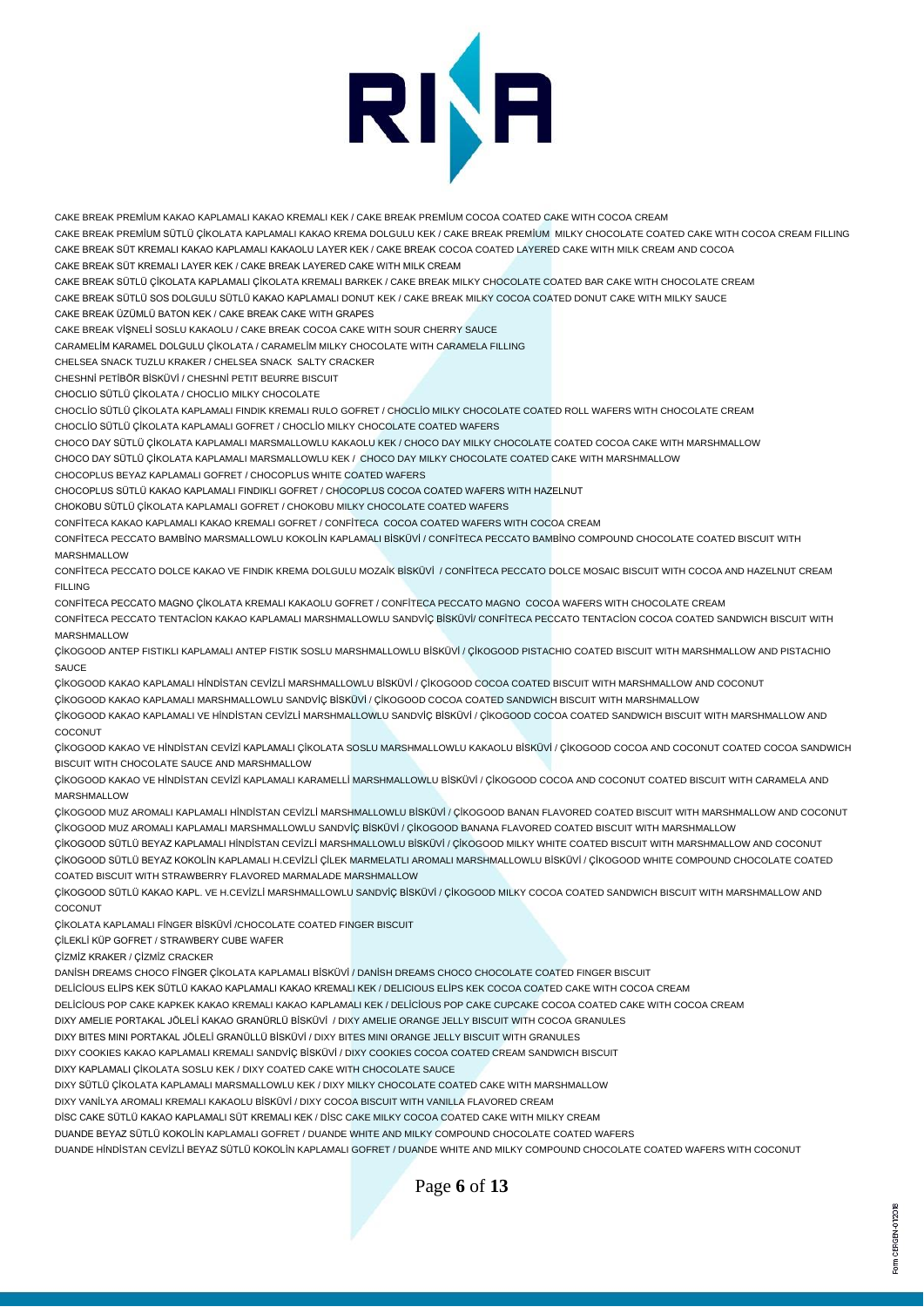

DUANDE HİNDİSTAN CEVİZLİ SÜTLÜ KOKOLİN KAPLAMALI FINDIKLI GOFRET / DUANDE MILKY COMPOUND CHOCOLATE COATED WAFERS WITH COCONUT DUANDE SÜTLÜ KOKOLİN KAPLAMALI FINDIKLI GOFRET / DUANDE MILKY COMPOUND CHOCOLATE COATED WAFERS WITH HAZELNUT

EXTRA KEK KAKAO KAPLAMALI KAKAO KREMALI KEK / EXTRA KEK COCOA COATED CAKE WITH COCOA CREAM

FAKHR SÜTLÜ ÇİKOLATA KAPLAMALI ÇİKOLATA KREMALI GOFRET / FAKHR MILKY CHOCOLATE COATED WAFERS WITH CHOCOLATE CREAM

FAYZ FİNGER BİSKÜVİ / FAYZ FINGER BISCUIT

FAYZ KAKAOLU MARIA BİSKÜVİ / FAYZ COCOA MARIA BISCUIT

FAYZ MARIA BİSKÜVİ / FAYZ MARIA BISCUIT

FAYZ MARJANE BEYAZ SOSLU BEYAZ KAPLAMALI HİNDİSTAN CEVİZLİ KAKAOLU KEK / FAYZ MARJANE WHITE COATED COCOA CAKE WITH WHITE SAUCE AND COCONUT FAYZ PETİBÖR BİSKÜVİ / FAYZ PETIT BEURRE BISCUIT

FAYZ PEYNİRLİ ÇUBUK KRAKER / FAYZ STİCK CHEESE CRACKER

FAYZ TUZLU ÇUBUK KRAKER / FAYZ STİCK SALTY CRACKER

FAYZ BEYAZ SOSLU BEYAZ KAPLAMALI HİNDİSTAN CEVİZLİ KAKAOLU KEK / FAYZ WHITE COATED COCOA CAKE WITH WHITE SAUCE AND COCONUT FIRST PRICE TUZLU KRAKER / FIRST PRICE SALTY CRACKER

FİARİNO ÇİKOLATA AROMALI KREMALI KAKAOLU GOFRET / FİARİNO COCOA WAFERS WITH CHOCOLATE FLAVORED CREAM

FİARİNO KREMALI KAKAOLU SANDVİÇ BİSKÜVİ / FİARİNO CREAM SANDWICH BISCUIT WITH COCOA

FİARİNO VANİLYA AROMALI KREMALI KAKAOLU GOFRET / FİARİNO COCOA WAFERS WITH VANILLA FLAVORED CREAM

FOURRE KAKAO KREMALI SANDVİÇ BİSKÜVİ / FOURRE SANDWICH BISCUIT WITH COCOA CREAM

FOURRE VANİLYA KREMALI SANDVİÇ BİSKÜVİ / FOURRE SANDWICH BISCUIT WITH VANILLA CREAM

FUN FINDIK KREMALI SANDVİÇ BİSKÜVİ / FUN SANDWICH BISCUIT WITH HAZELNUT CREAM

FUNDİEZ ÇİLEK SOSLU ÇİLEK KAPLAMALI RENKLİ GRANÜRLÜ MİNİ DONUT KEK / FUNDİEZ STRAWBERRY COATED MINI DONUT CAKE WITH STRAWBERRY SAUCE AND COLORED GRANULES

FUNDİEZ CİKOLATA KAPLAMALİ FİNGER BİSKUVİ / FUNDİEZ CHOCOLATE COATED FINGER BISCUIT

FUNDİEZ ÇİKOLATA SOSLU SÜTLÜ KOKOLİN KAPLAMALI MİNİ DONUT KEK / FUNDİEZ MILKY COMPOUND CHOCOLATE COATED MINI DONUT CAKE WITH CHOCOLATE SAUCE FUNDİEZ FUN SÜTLÜ KAKAO KAPLAMALI FINDIK KREMALI SANDVİÇ BİSKÜVİ / FUNDİEZ FUN MILKY COCOA COATED SANDWICH BISCUIT WITH HAZELNUT CREAM FUNDİEZ ROTTO KİNG SİZE SÜTLÜ ÇİKOLATA KAPLAMALI KAREMELLİ BİSKÜVİ / FUNDİEZ ROTTO KİNG SİZE MILKY CHOCOLATE COATED BISCUIT WITH CARAMELA FUNDİEZ SOFT CLOUDY TEACAKES ÇİKOLATA KAPLAMALI ÇİLEK DOLGULU MARSH.BİSKÜVİ / FUNDİEZ SOFT CLOUDY TEACAKES CHOCOLATE COATED BISCUIT WITH STRAWBERRY FILIING AND MARSHMALLOW

FUNDİEZ SOFT CLOUDY TEACAKES ÇİKOLATA KAPLAMALI KARAMEL DOLGULU MARSH.BİSKÜVİ / FUNDİEZ SOFT CLOUDY TEACAKES CHOCOLATE COATED BISCUIT WITH CARAMELA FILIING AND MARSHMALLOW

FUNDİEZ SOFT CLOUDY TEACAKES ÇİKOLATA KAPLAMALI SADE MARSH.BİSKÜVİ / FUNDİEZ SOFT CLOUDY TEACAKES CHOCOLATE COATED BISCUIT WITH MARSHMALLOW FUNDİEZ SÜTLÜ SOS DOLGULU SÜTLÜ KAKAO KAPLAMALI MİNİ DONUT KEK / FUNDİEZ MILKY COCOA COATED MINI DONUT CAKE WITH MILKY SAUCE

FUNDİEZ SWİSSROLL KAKAO KAPLAMALI ÇİLEK KREMALI KEK / FUNDİEZ SWİSSROLL COCOA COATED CVAKE WITH STRAWBERRY CREAM

FUNDİEZ SWİSSROLL KAKAO KAPLAMALI KAKAO KREMALI KEK / FUNDİEZ SWİSSROLL COCOA COATED CAKE WITH COCOA CREAM

FUNDİEZ SWİSSROLL KAKAO KAPLAMALI SÜT KREMALI KEK / FUNDİEZ SWİSSROLL COCOA COATED CAKE WITH MILK CREAM

FUNDİEZ WAFFO ROLL FINDIK KREMALI RULO GOFRET / FUNDİEZ WAFFO ROLL ROLL WAFERS WITH HAZELNUT CREAM

FUNDİEZ WHEELİEZ MARSMALLOWLU SÜTLÜ ÇİKOLATA KAPLAMALI BİSKÜVİ / FUNDİEZ WHEELİEZ MILKY CHOCOLATE COATED BSICUIT WITH MARSHMALLOW FUNDİEZ WHEELİEZ SÜTLÜ ÇİKOLATA KAPL. MARSHMALLOWLU SANDVİÇ BİSKÜVİ / FUNDİEZ WHEELİEZ MILKY CHOCOLATE COATED SANDWICH BISCUIT WITH MARSHMALLOW FUNDİEZ WHEELİEZ SÜTLÜ KAKAO KAPL. VE H.CEVİZLİ MARSHMALLOWLU SANDVİÇ BİSKÜVİ /FUNDİEZ WHEELİEZ MILKY COCOA COATED SANDWICH BISCUIT WITH MARSHMALLOW AND COCONUT

GAUF COMPUND ÇİKOLATA KAPLAMALI GOFRET / GAUFCOMPOUND CHOCOLATE COATED WAFERS

GET UP GOFRET BEYAZ KAPLAMALI PİRİNÇ PATLAKLI KAKAO KREMALI GOFRET / GET UP GOFRET WHITE COATED WAFERS WITH COCOA CREAM AND CRUNCH GET UP GOFRET KAKAO KAPLAMALI PİRİNÇ PATLAKLI KAKAO KREMALI GOFRET / GET UP GOFRET COCOA COATED WAFERS WITH COCOA CREAM AND CRUNCH GOODİ KEK / GOODİ CAKE

HAPPY KAKAO GRANÜL KAPLAMALI SADE MARSHMALLOWLU BİSKÜVİ / HAPPY COCOA GRANULE COATED BISCUIT WITH MARSHMALLOW

HAPPY RENKLİ GRANÜL KAPLAMALI SADE MARSHMALLOWLU BİSKÜVİ /HAPPY COLORED GRANULE COATED BISCUIT WITH MARSHMALLOW HAPPY TEA CAKE UNİCORN TEA CAKE CİLEK KAPLAMALİ VE CİLEK DOLGULU MARSHMALLOWLU BİSKÜVİ / HAPPY TEA CAKE UNİCORN STRAWBERRY COATED BISCUIT WITH STRAWBERRY FILLING AND MARSHMALLOW

HAPPY TEA CAKES ÇİKOLATA KAPLAMALI MARSHMALLOWLU BİSKÜVİ / HAPPY TEA CAKES CHOCOLATE COATED BISCUIT WITH MARSHMALLOW

HAPPY TEA CAKES HİND. CEVİZİ KAPLAMALI MARSHMALLOWLU KAKAOLU BİSKÜVİ / HAPPY TEA CAKES COCONUT COCOA COATED BISCUIT WITH MARSHMALLOW HAPPY WHEELS CHRİSTMAS EDİTİON CİKOLATA KAPL. MARSHMALLOWLU BİSKUVİ / HAPPY WHEELS CHRİSTMAS EDİTİON CHOCOLATE COATED BISCUIT WITH MARSHMALLOW HAPPY WHEELS SÜTLÜ ÇİKOLATA KAPLAMALI MARSHMALLOWLU KAKAO GRANÜRLÜ SANDVİÇ BİSKÜVİ / HAPPY WHEELS MILKY CHOCOLATE COATED SANDWICH BISCUIT

WITH MARSHMALLOW AND COCOA GRANULES

HAPPY WHEELS SÜTLÜ ÇİKOLATA KAPLAMALI MARSHMALLOWLU KARAMEL SOSLU SANDVİÇ BİSKÜVİ / HAPPY WHEELS MILKY CHOCOLATE COATED SANDWICH BISCUIT WITH MARSHMALLOW AND CARAMELA SAUCE

HAPPY WHEELS SÜTLÜ ÇİKOLATA KAPLAMALI MARSHMALLOWLU SANDVİÇ BİSKÜVİ / HAPPY WHEELS MILKY CHOCOLATE COATED SANDWICH BISCUIT WITH MARSHMALLOW HAWEEK BAHARATLI ÇUBUK KRAKER / HAWEEK SPICY STICK CRACKER

HAWEEK BİSKÜVİ SERPMELİ SÜTLÜ ÇİKOLATA KAPLAMALI KAREMELLİ BİSKÜVİ / HAWEEK MILKY CHOCOLATE COATED BISCUIT WITH CARAMELA AND BISCUIT SPRINKLES HAWEEK CUSTARD AROMALI KREMALI BİSKÜVİ / HAWEEK SANDWICH BISCUIT WITH CUSTARD FLAVORED CREAM

HAWEEK İNCİR DOLGULU BİSKÜVİ / HAWEEK BISCUIT WIT FIG FILLING

Page **7** of **13**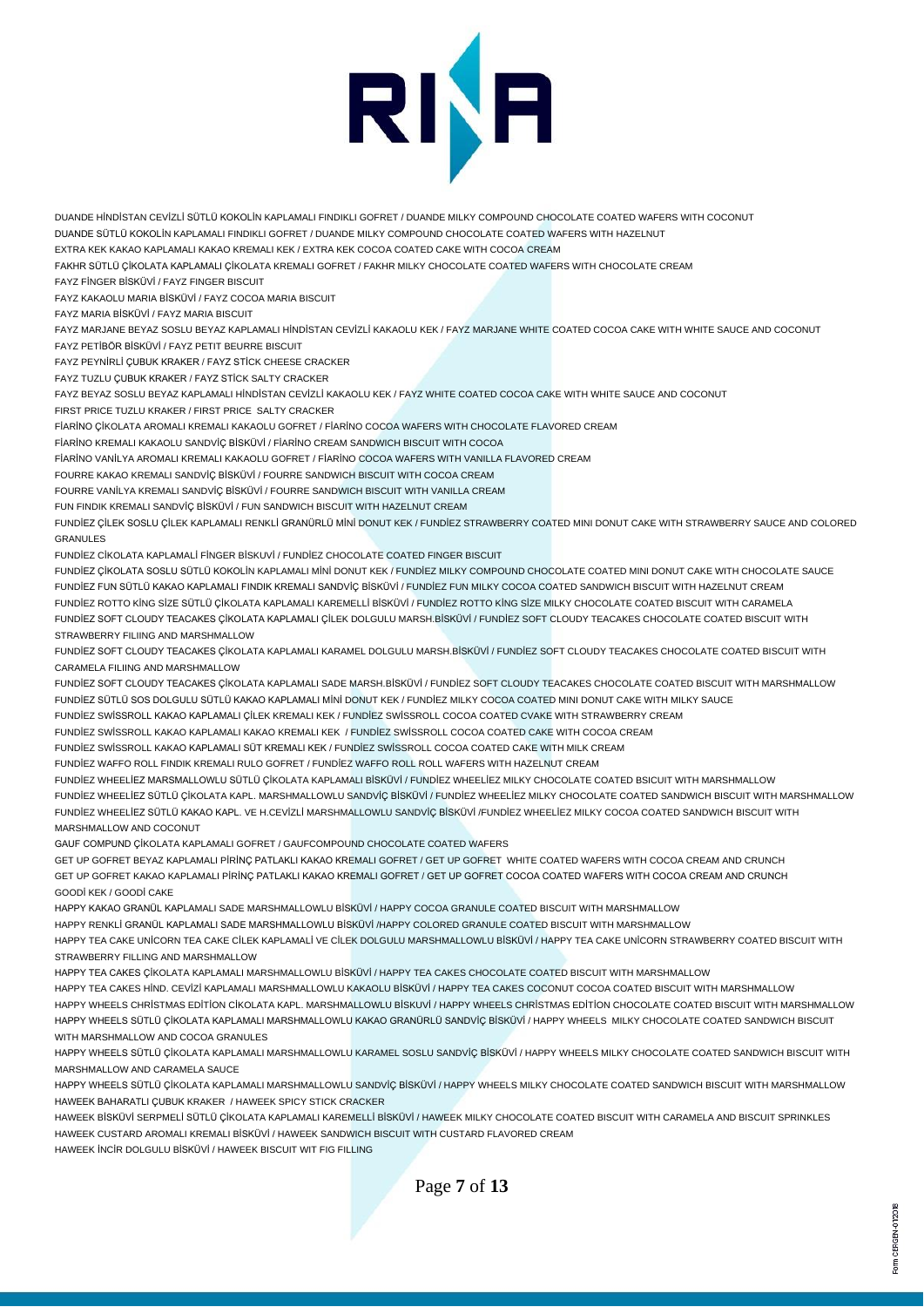

HAWEEK KAKAO KAPLAMALI KREMALI BİSKÜVİ / HAWEEK COCOA COATED CREAM BISCUIT HAWEEK KAKAO KREMA SANDVİÇ BİSKÜVİ / HAWEEK SANDWICH BISCUIT WITH COCOA CREAM HAWEEK KAKAO KREMALI DOLGULU BİSKÜVİ / HAWEEK BISCUIT WITH COCOA CREAM FILLING HAWEEK SÜTLÜ ÇİKOLATA KAPLAMALI GOFRET / HAWEEK MILK CHOCOLATE COATED WAFERS HAWEEK PETİBÖR BİSKÜVİ / HAWEEK PETIT BEURRE BISCUIT HAWEEK PEYNİRLİ ÇUBUK KRAKER / HAWEEK STICK CHEESE CRACKER HAWEEK SNACK KRAKER PAPRİKA KRAKER / HAWEEK SNACK PAPRICA CRACKER HAWEEK SNACK KRAKER PEYNİRLİ KRAKER / HAWEEK SNACK CHEESE CRACKER HAWEEK SNACK KRAKER PRETZEL / HAWEEK SNACK PRETZEL CRACKER HAWEEK SNACK KRAKER TUZLU KRAKER / HAWEEK SNACK CRACKER SALT CRACKER HAWEEK SÜTLÜ ÇİKOLATA KAPLAMALI YUVARLAK GOFRET / HAWEEK MILK CHOCOLATE COATED WAFERS HAWEEK SÜTLÜ KAKAO KAPLAMA VE KARAMELLİ BİSKÜVİ / HAWEEK MILKY COCOA COATED BISCUIT WITH CARAMELA HAWEEK VANİLYA AROMALI KREMALI BİSKÜVİ / HAWEEK SANDWICH BISCUIT WITH VANILLIN FLAVORED CREAM HİGH CLASS SÜTLÜ KAKAO KAPLAMALI MARSHMALLOWLU SANDVİÇ BİSKÜVİ / HİGH CLASS COCOA COATED BISCUIT WITH MARSHMALLOW HİGH CLASS SÜTLÜ KAKAO KAPLAMALI VE HİNDİSTAN CEVİZLİ MARSHMALLOWLU SANDVİÇ BİSKÜVİ / HİGH CLASS MILKY COCOA COATED SANDWICH BISCUIT WITH MARSHMALLOW AND COCONUT HOOT BAR ÇİKOLATA KAPLAMALI KARAMELLİ PİRİNÇ PATLAKLI GOFRET / HOOT BAR MILKY CHOCOLATE COATED WAFERS WITH CARAMELA AND CRUNCH HOOT BARBEKU KRACKER / HOOT BARBECUE CRACKER HOOT COCOA LİMON KREMALI KAPLAMALI DONUT KEK / HOOT COCOA COATED DONUT CAKE WITH LEMON CREAM HOOT COOKİES KAKAO KAPLAMALI ÇİKOLATA KREMALI SANDVİÇ KAKAOLU BİSKÜVİ / HOOT COOKİES COCOA COATED CHOCOLATE CREAM SANDWICH BISCUIT WITH COCOA HOOT COOKİES KAKAO KAPLAMALI FINDIK KREMALI SANDVİÇ BİSKÜVİ / HOOT COOKİES COCOA COATED SANDWICH CREAM BISCUIT WITH HAZELNUT HOOT ÇİLEK SOSLU ÇİLEK KAPLAMALI RENKLİ GRANÜRLÜ DONUT KEK / HOOT STRAWBERRY COATED DONUT CAKE WITH STRAWBERRY SAUCE AND COLORED GRANULES HOOT KAKAO DOLGULU MOZAIK BISKUVI / HOOT MOSAIC BISCUIT WITH COCOA FILLING HOOT KAKAO KAPLAMALI LİMON SOSLU DONUT KEK / HOOT MILKY COCOA COATED DONUT CAKE WITH LEMON SAUCE HOOT MUZ SOSLU MUZ KAPLAMALI RENKLİ GRANÜRLÜ DONUT KEK / HOOT BANANA COATED DONUT CAKE WITH BANANA SAUCE AND COLORED GRANULES HOOT PEYNİR KREMALI KRAKER / HOOT CRACKER WITH CHEESE CREAM HOOT PEYNİRLİ KRAKER / HOOT CRACKER WITH CHEESE HOOT PEYNİRLİ ÇUBUK KRAKER / HOOT STICK CRACKER WITH CHEESE HOOT PRETZEL TUZLU KRAKER / HOOT SALTY PRETZEL CRACKER HOOT SUSAMLI ÇUBUK KRAKER / HOOT SESAME STICK CRACKER HOOT TUZLU ÇUBUK KRAKER / HOOT SALTY STICK CRACKER JOOLY KAKAO KAPLAMALI KAKAO SOSLU DOLGULU KEK / JOOLY COCOA COATED CAKE WITH COCOA SAUCE FILLING JOOLY KAKAO KAPLAMALI KARAMEL SOSLU DOLGULU KEK / JOOLY COCOA COATED CAKE WITH CARAMEL SAUCE FILLING JOUY&CO JUNİORZ ICONİC KAKAO KAPLAMALI FINDIK KREMALI SANDVİÇ BİSKÜVİ / JOUY&CO JUNİORZ ICONİC COCOA COATED SANDWICH CREAM BISCUIT WITH HAZELNUT JOUY&CO JUNİORZ OCTAGON SÜTLÜ ÇİKOLATA KAPLAMALI KREMALI BİSKÜVİ / JOUY&CO JUNİORZ OCTAGON MILKY CHOCOLATE COATED BISCUIT WITH CREAM JOUY&CO JUNİORZ TARTELETTE ÇİKOLATA KREMALI BİSKÜVİ / JOUY&CO JUNİORZ TARTELETTE CHOCOLATE CREAM BISCUIT JOUY&CO JUNİORZ TARTELETTE PORTAKAL JÖLELİ GRANÜLLÜ BİSKÜVİ /JOUY&CO JUNİORZ TARTELETTE ORANGE JELLY BISCUIT WITH GRANULES JOUYCO CHOQPY SÜTLÜ ÇİKOLATA KAPLAMALI MARSMALLOWLU KEK / JOUYCO CHOQPY MILKY CHOCOLATE COATED CAKE WITH MARSHMALLOW JOUYCO FLURRİES ÇİLEK GRANÜR KAPLAMALI MARSMALLOWLU BİSKÜVİ / JOUYCO FLURRİES STRAWBERRY GRANULE COATED BISCUIT WITH MARSHMALLOW JOUYCO FLURRİES HİNDİSTAN CEVİZİ KAPLAMALI MARSMALLOWLU KAKAOLU BİSKÜVİ / JOUYCO FLURRİES COCOA BISCUIT WITH MARSHMALLOW AND COCONUT JOUYCO FLURRİES KAKAO GRANÜL KAPLAMALI MARSHMALLOWLU BİSKÜVİ / JOUYCO FLURRİES COCOA GRANULE COATED BISCUIT WITH MARSHMALLOW JOUYCO FLURRİES LLAMA EDITION KAKAO GRANÜL KAPLAMALI SADE MARSHMALLOWLU BİSKÜVİ / JOUYCO FLURRİES LLAMA EDITION COCOA GRANULE COATED BISCUIT WITH MARSHMALLOW JOUYCO FLURRİES UNİCORN RENKLİ GRANÜL KAPLAMALI SADE MARSHMALLOWLU BİSKÜVİ / JOUYCO FLURRİES UNİCORN COLORED GRANULE COATED BISCUIT WITH MARSHMALLOW KAKAOLU KÜP GOFRET / COCOA CUBE WAFER KATAKİD BİTTER ÇİKOLATA KAPLAMA VE KARAMELLİ BİSKÜVİ / KATAKİD BITTER CHOCOLATE COATED BISCUIT WITH CARAMELA KATAKİD ELİPS KEK KAKAO KAPLAMALI KAKAO KREMALI KEK / KATAKİD ELİPS KEK COCOA COATED CAKE WITH COCOA CREAM KATAKİD FINDIK KREMALI RULO GOFRET / KATAKİD ROLL WAFERS WITH HAZELNUT CREAM KATAKİD SÜTLÜ ÇİKOLATA KAPLAMA VE KARAMELLİ BİSKÜVİ / KATAKİD MILKY CHOCOLATE COATED BISCUIT WITH CARAMELA KATAKİD BEYAZ SOSLU BEYAZ KAPLAMALI HİNDİSTAN CEVİZLİ KAKAOLU KEK / KATAKİD WHITE COATED COCOA CAKE WITH WHITE SAUCE AND COCONUT KATAKİD BİTTER ÇİKOLATA KAPLAMALI KAKAO KREMALI GOFRET / KATAKİD BITTER CHOCOLATE COATED WAFERS WITH COCOA CREAM KATAKİD ELEGANCE HAPPY SÜTLÜ ÇİKOLATA KAPLAMALI BİSKÜVİ / KATAKİD ELEGANCE HAPPY MILKY CHOCOLATE COATED BISCUIT KATAKİD GULENYUZ KAKAOLU BİSKÜVİ VANİLYA KREMALI / KATAKİD GULENYUZ COCOA BISCUIT WITH VANILLA CREAM KATAKİD KAKAO KREMALI HİND. CEV. SERPMELİ BİSKÜVİ / KATAKİD COCOA CREAM BISCUIT WITH COCONUT KATAKİD PREMİUM BİTTER ÇİKOLATA KAPLAMALI KAKAO KREMALI GOFRET / KATAKİD PREMİUM BITTER CHOCOLATE COATED WAFERS WITH CREAM

KATAKİD PREMİUM SÜTLÜ ÇİKOLATA KAPLAMALI KAKAO KREMALI GOFRET / KATAKİD PREMİUM MILKY CHOCOLATE COATED WAFERS WITH COCOA CREAM KATAKİD PREMİUM SÜTLÜ KAKAO KAPL. H.CEVİZİ SERPMELİ KAKAO KREMALI KEK/KATAKİD PREMİUM MILKY COCOA COATED CAKE WITH COCOA CREAM AND COCONUT SPRINKLES

Page **8** of **13**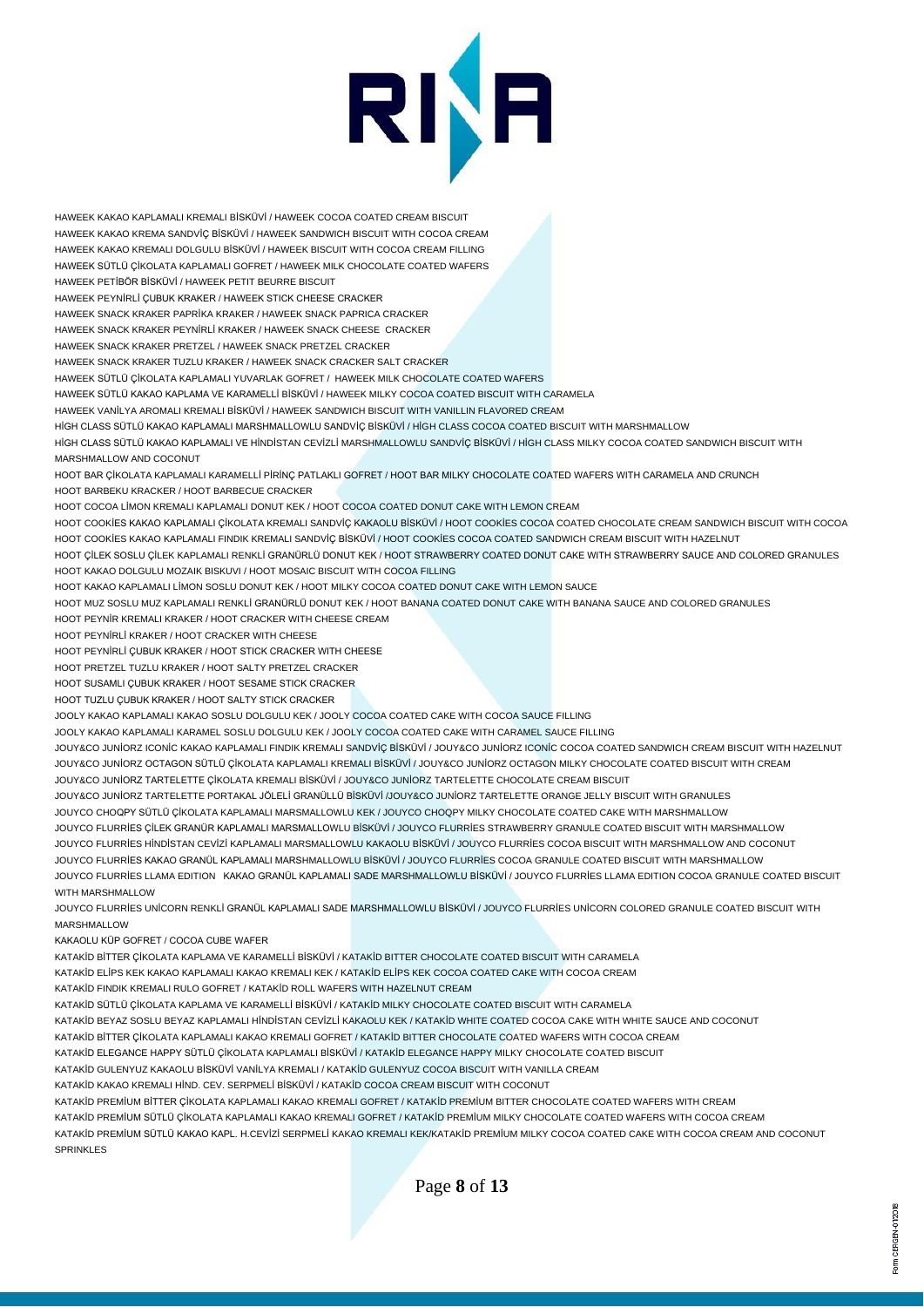

KATAKİD SWİSSROLL KAKAO KAPLAMALI SÜT KREMALI KEK / KATAKİD SWİSSROLL COCOA COATED CAKE WITH MILK CREAM

KATAKİT KAKAO KREMALI DOLGULU BİSKÜVİ / KATAKİT BISCUIT WITH COCOA CREAM FILLING

KATAKİT ANTEP FISTIĞI KREMALI ANTEP FISTIK PARÇACIKLI SÜTLÜ ÇİK. KAPL. GOFRET /KATAKİT MILKY CHOCOLATE COATED WAFERS WITH PISTACHIO CREAM AND PISTACHIO

KATAKİT ANTEP FISTIĞI KREMALI SÜTLÜ ÇİKOLATA KAPLAMALI GOFRET / KATAKİT MILKY CHOCOLATE COATED WAFERS WITH PEANUT CREAM

KATAKİT BİTES VANİLYA KREMALI KAKAOLU GRANÜRLÜ BİSKÜVİ / KATAKİT BİTES VANILLA CREAM BISCUIT WITH COCOA GRANULES

KATAKİT BU KEK KAPKEK SÜTLÜ KAKAO KAPLAMALI KAKAO SOSLU DOLGULU KEK / KATAKİT BU KEK KAPKEK MILKY COCOA COATED CAKE WITH COCOA SAUCE FILLING KATAKİT BU KEK KAPKEK SÜTLÜ KAKAO KAPLAMALI MUZ SOSLU DOLGULU KEK / KATAKİT BU KEK KAPKEK MILKY COCOA COATED CAKE WITH BANANA SAUCE FILLING KATAKİT BU KEK KAPKEK KARAMEL SOSLU SÜTLÜ KAKAO KAPLAMALI KEK / KATAKİT BU KEK KAPKEK MILKY COCOA COATED CAKE WITH CARAMELA SAUCE KATAKİT BU KEK KAPKEK SÜTLÜ KAKAO KAPL. H. CEVİZİ SOSLU DOLGULU SADE KEK/KATAKİT BU KEK KAPKEK MILKY COCOA COATED PLAIN CAKE WITH COCONUT SAUCE FILLING

KATAKİT ÇİKOLATA AROMALI KREMALI GOFRET / KATAKİT WAFERS WITH CHOCOLATE FLAVORED CREAM

KATAKİT ÇOKOMOLA KAKAO KAPLAMALI HİNDİSTAN CEVİZLİ MARSHMALLOWLU BİSKÜVİ / KATAKİT ÇOKOMOLA COCOA COATED BISCUIT WITH MARSHMALLOW AND COCONUT KATAKİT DİENO CRİSPY VANİLYA AROMALI KREMALI KAKAOLU BİSKÜVİ / KATAKİT DİENO CRİSPY COCOA BISCUIT WITH VANILLA FLAVORED CREAM

KATAKİT DİSC CAKE BEYAZ KAPLAMALI SÜT SOSLU KAKAOLU KEK / KATAKİT DİSC CAKE WHITE COATED COCOA CAKE WITH MILK SAUCE

KATAKİT DİSC CAKE SÜTLÜ KAKAO KAPLAMALI SÜT KREMALI KEK / KATAKİT DİSC CAKE MILKY COCOA COATED COCOA CAKE WITH MILK CREAM

KATAKİT DONUT HİND.CEVİZİ KREMALI DOLGULU SÜTLÜ BEYAZ KAPLAMALI HİND.CEVİZLİ KEK / KATAKİT DONUT MILKY AND WHITE COATED CAKE WITH COCONUT CREAM FILLING AND COCONLIT SPRINKLES.

KATAKİT DONUT KAKAO SOSLU SÜTLÜ KOKOLİN KAPLAMALI KEK / KATAKİT DONUT MILKY COMPOUND CHOCOLATE COATED CAKE WITH COCOA SAUCE KATAKİT ELEGANCE MARSMALLOWLU SÜTLÜ ÇİKOLATA KAPLAMALI BİSKÜVİ / KATAKİT ELEGANCE MILKY CHOCOLATE COATED BISCUIT WITH MARSHMALLOW AND COCONUT KATAKİT GOODİ SÜT KREMALI KAPLAMALI HİND.CEV.KEK / KATAKİT GOODİ COATED MILKY CREAM CAKE WITH COCONUT

KATAKİT KAKAO KAPLAMALI KARAMEL KAPLI BISKUVI PARCACIKLI BISKUVI / KATAKİT COCOA COATED BISCUIT WITH CARAMELA COATING AND BISCUIT SPRINKLES KATAKİT KAKAO KREMALI DOLGULU MOZAİK BİSKÜVİ / KATAKİT MOSAIC BISCUIT WITH COCOA CREAM FILLING

KATAKİT KAKAO SOSLU KEK / KATAKİT CAKE WITH COCOA SAUCE

KATAKİT KAKAOLU PETİBÖR BİSKÜVİ / KATAKİT PETIT BEURRE BISCUIT WITH COCOA

KATAKİT MİX KRAKER / KATAKİT MİX CRACKER

KATAKİT PREMİUM ANTEP FISTIKLI KREM ÇİKOLATA / KATAKİT PREMİUM CREAM CHOCOLATE WITH PISTACHIO

KATAKİT SOFT CAKE MARSMALLOWLU HİNDİSTAN CEVİZLİ BEYAZ KAPLAMALI KEK / KATAKİT SOFT CAKE WHITE AND COCONUT COATED CAKE WITH MARSHMALLOW KATAKİT SOFT CAKE MARSMALLOWLU HİNDİSTAN CEVİZLİ KAPLAMALI KAKAOLU KEK / KATAKİT SOFT CAKE COCONUT COATED COCOA CAKE WITH MARSHMALLOW KATAKİT SOFT CAKE MARSMALLOWLU HİNDİSTAN CEVİZLİ KAPLAMALI KEK / KATAKİT SOFT CAKE COCONUT COATED CAKE WITH MARSHMALLOW

KATAKİT SUSAMLI KRAKER / KATAKİT SESAME CRACKER

KATAKİT SUSAMLI ZAHTERLİ KRAKER / KATAKİT CRACKER WITH THYME

KATAKİT TARTELLO ÇİLEK AROMALI JÖLELİ GRANÜRLÜ BİSKÜVİ / KATAKİT TARTELLO STRAWBERRY FLAVORED JELLY BISCUIT WITH GRANULES

KATAKİT TARTELLO KAYISI AROMALI JÖLELİ GRANÜRLÜ BİSKÜVİ / KATAKİT TARTELLO APRICOT FLAVORED JELLY BISCUIT WITH GRANULES

KATAKİT TARTELLO PORTAKAL AROMALI JÖLELİ GRANÜRLÜ BİSKÜVİ / KATAKİT TARTELLO ORANGE FLAVORED JELLY BISCUIT WITH GRANULES

KATAKİT TWİN TARTELLO ÇİKOLATA AROMALI JÖLELİ GRANÜLLÜ BİSKÜVİ / KATAKİT TWİN TARTELLO CHOCOLATE FLAVORED JELLY BISCUIT WITH GRANULES KATAKİT VANİLYA AROMALI KREMALI GOFRET / KATAKİT WAFERS WITH VANILLA FLAVORED CREAM

KATAKİT VANİLYA AROMALI KREMALI KAKAOLU BİSKÜVİ / KATAKİT COCOA BISCUIT WITH VANILLA FLAVORED CREAM

KATAKİT VANİLYA KREMALI HİNDİSTAN CEVİZLİ KAKAOLU BİSKÜVİ /KATAKİT VANILLA CREAM BISCUIT WITH COCONUT

KİKO CRACKER TUZLU ÇUBUK KRAKER / KİKO CRACKER SALTY STICK CRACKER

LAUQMA COMPUND ÇİKOLATA KAPLAMALI MARSHMALLOWLU HİND. CEVİZLİ SANDVİÇ BİSKÜVİ / LAUQMA COMPOUND CHOCOLATE COATED SANDWICH BISCUIT WITH MARSHMALLOW AND COCONUT

LAUQMA COMPUND ÇİKOLATA KAPLAMALI MARSHMALLOWLU SANDVİÇ BİSKÜVİ / LAUQMA COMPOUND CHOCOLATE COATED SANDWICH BISCUIT WITH MARSHMALLOW MAMMOET COOKIES ÇİKOLATA KAPLAMALI MARSHMALLOWLU BİSKÜVİ / MAMMOET COOKIES CHOCOLATE COVERED TEA CAKE WİTH MARSMALLOW BİSCUİTS MAMMOET COOKIES HİNDİSTAN CEVİZİ KAPLAMALI MARSHMALLOWLU BİSKÜVİ / MAMMOET COOKIES COCONUT SPRİNKLE COVERED TEA CAKES WİTH MARSMALLOW **B**ISCUITS

MAMMOET COOKIES KAKAO KREMALI GOFRET / MAMMOET COOKIES MİNİ WAFERS COCOA CREAM FİLLİNG

MAMMOET COOKIES SÜTLÜ KREMALI GOFRET / MAMMOET COOKIES MİNİ WAFERS MİLK CREAM FİLLİNG

MARJANE FAYZ ÇİLEK KREMALI BİSKÜVİ / MARJANE FAYZ BISCUIT WITH STRAWBERRY CREAM

MARJANE FAYZ KAKAO KREMALI BİSKÜVİ / MARJANE FAYZ BISCUIT WITH COCOA CREAM

MARJANE FAYZ VANİLYA KREMALI BİSKÜVİ / MARJANE FAYZ BISCUIT WITH VANILLA CREAM

MARJANE KAKAOLU BATON KEK / MARJANE CAKE WITH COCOA

MARJANE MOZAİK BATON KEK / MARJANE MOSAIC CAKE

MASTO BAHARATLI ÇUBUK KRAKER / MASTO SPICY STICK CRACKER

MASTO TUZLU ÇUBUK KRAKER / MASTO SALTY STICK CRACKER

MASTO WINDERS BEYAZ ÇİKOLATA KAPLAMALI WAFFO ROLL HİND CEV. KREMALI RULO GOFRET / MASTO WINDERS WAFFO ROLL WHITE CHOCOLATE COATED ROLL WAFERS WITH COCONLIT CREAM

MAXCREAM KREM ÇİKOLATA / MAXCREAM CREAM CHOCOLATE

MC CAKE BREAK SWİSSROLL ÇİKOLATA KREMALI KEK / MC CAKE BREAK SWİSSROLL CAKE WITH CHOCOLATE CREAM

Page **9** of **13**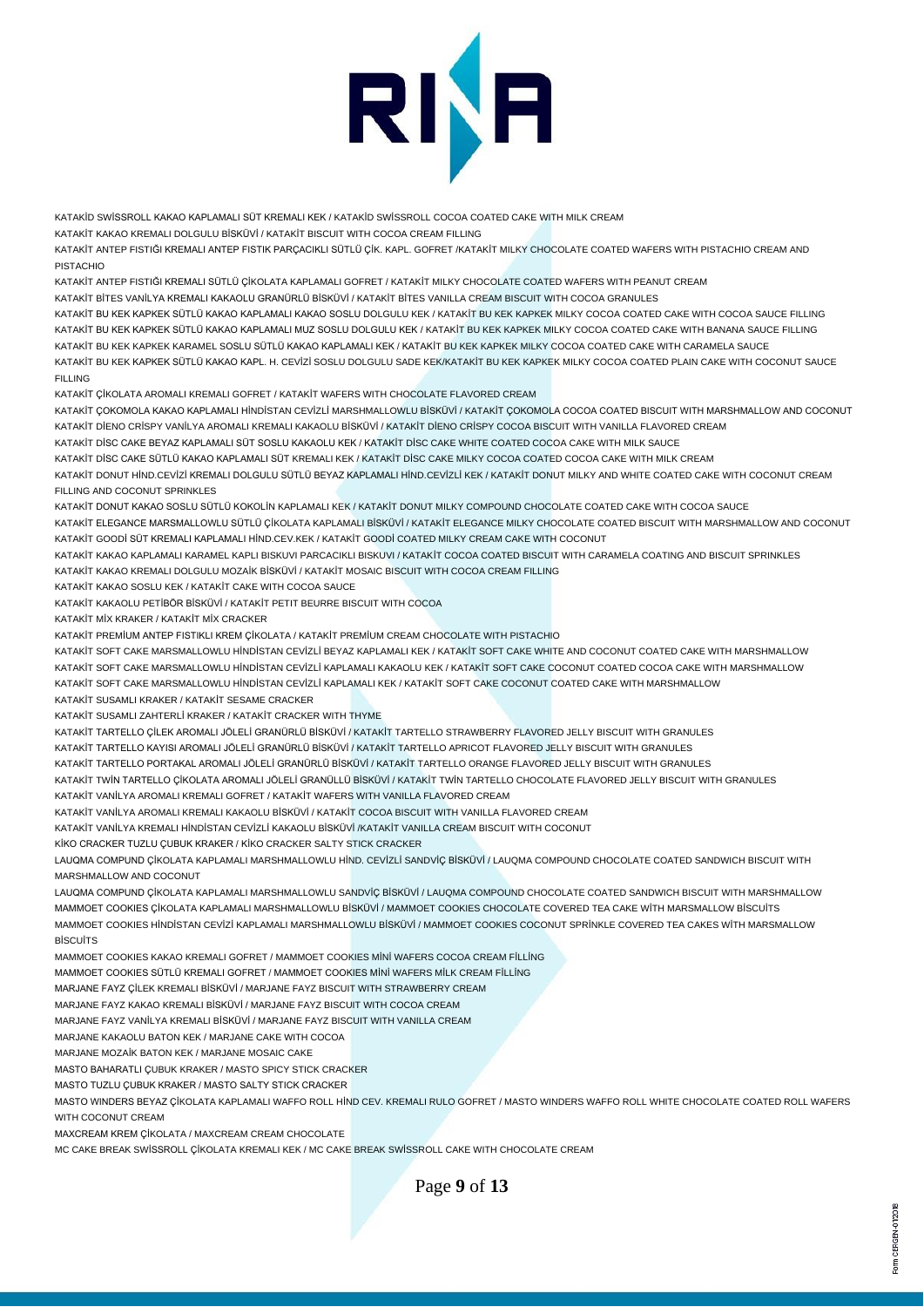

MC CAKE BREAK SWİSSROLL ÇİLEK KREMALI KEK / MC CAKE BREAK SWİSSROLL CAKE WITH STRAWBERRY CREAM MC CAKE BREAK SWİSSROLL SÜT KREMALI KEK / MC CAKE BREAK SWİSSROLL CAKE WITH MILK CREAM MC ÇİKOLATA DOLGULU PİLLOW GOFRET / MC PILLOW WAFER WITH CHOCOLATE CREAM MC PORLEO SWİSSROLL SÜT KREMALI KAKAOLU KEK / MC PORLEO SWİSSROLL COCOA CAKE WITH MILK CREAM MC UNICORN ÇİLEK DOLGULU VE ÇİLEK AROMALI PİLLOW GOFRET / MC UNICORN STRAWBERRY FLAVORED PILLOW WAFER WITH STRAWBERRY CREAM MINUET SNACK TUZLU KRAKER / MİNUET SNACK SALTY CRACKER MIXPARTY VANİLYA AROMALI KREMALI KAKAOLU BİSKÜVİ / MIXPARTY COCOA BISCUIT WITH VANILLA FLAVORED CREAM MİLİCO ÇİKOLATA KREMALI RULO GOFRET / MİLİCO ROLL WAFERS WITH CHOCOLATE CREAM MİLİCO FINDIK KREMALI RULO GOFRET / MİLİCO ROLL WAFERS WITH HAZELNUT CREAM MİLİCO HİNDİSTAN CEVİZİ KREMALI RULO GOFRET / MİLİCO ROLL WAFERS WITH COCONUT CREAM MİNİ FOURRE HİNDİSTAN CEVİZİ KREMALI SANDVİÇ BİSKÜVİ / MİNİ FOURRE SANDWICH BISCUIT WITH COCONUT CREAM MİNİ FOURRE KAKAO KREMALI SANDVİÇ BİSKÜVİ / MİNİ FOURRE SANDWICH BISCUIT WITH COCOA CREAM MİNUET BİTE CAKE KAKAO KREMALI KEK / MİNUET BİTE CAKE CAKE WITH COCOA CREAM MİNUET BİTE CAKE VİŞNE KREMALI KEK / MİNUET BİTE CAKE CAKE WITH SOUR CHERRY CREAM MİNUET CARAMEL TOFFEE CUPS SÜTLÜ ÇİKOLATA KAPLAMALI KARAMELLİ BİSKÜVİ / MİNUET CARAMEL TOFFEE CUPS MILKY CHOCOLATE COATED BISCUIT WITH CARAMELA MİNUET CHOCOLOT ÇİKOLATA KAPLAMALI KREMALI BİSKÜVİ / MİNUET CHOCOLOT CHOCOLATE COATED BISCUIT WITH CREAM MİNUET COCONUTER HİNDİSTAN CEVİZLİ KAPLAMALI MARSHMALLOWLU BİSKÜVİ / MİNUET COCONUTER COCONUT COATED BISCUIT WITH MARSHMALLOW MİNUET COCONUTTER / MİNUET COCONUTTER MİNUET DUPLEX VANİLYA AROMALI KREMALI KAKAOLU BİSKÜVİ / MİNUET DUPLEX COCOA BISCUIT WITH VANILLA FLAVORED CREAM MİNUET FİNGER BİSKÜVİ / MINUET FINGER BISCUIT MİNUET KAKAO KREMALI BATON KEK / MİNUET CAKE WITH COCOA CREAM MİNUET KAKAO SOSLU SÜTLÜ KOKOLİN KAPLAMALI DONUT KEK / MİNUET MILKY COMPOUND CHOCOLATE DONUT CAKE WITH COCOA SAUCE MİNUET MARİA BİSKÜVİ /MİNUET MARIE BISCUIT MİNUET MİSKİDS KAKAO KREMALI DOLGULU BİSKÜVİ / MİNUET MİSKİDS BISCUIT WITH COCOA CREAM FILLING MİNUET MUZLU SOS DOLGULU SÜTLÜ KAKAO KAPLAMALI DONUT KEK / MİNUET MILKY COCOA COATED DONUT CAKE WITH BANANA SAUCE MİNUET PETİBÖR BİSKÜVİ / MİNUET PETIT BEURRE BISCUIT MİNUET PRETZEL KRAKER / MİNUET PRETZEL CRACKER MİNUET PUB KAKAO KREMA DOLGULU KEK / MİNUET PUB CAKE WITH COCOA CREAM FILLING MİNUET SUSAMLI ÇUBUK KRAKER / MİNUET SESAME STICK CRACKER MİNUET SÜTLÜ SOS DOLGULU SÜTLÜ KAKAO KAPLAMALI DONUT KEK / MİNUET MILKY COMPOUND CHOCOLATE DONUT CAKE WITH MILKY SAUCE FILLING MİNUET TEA TİME HİND. CEVİZLİ PETİBÖR BİSKÜVİ / MİNUET TEA TİME PETIT BEURRE BISCUIT WITH COCONUT MİNUET TIK BALIK KRAKER / MİNUET TIK FISH CRACKER MİNUET TIK ÇUBUK KRAKER / MİNUET TIK SALTY STİCK CRACKER MİNUET TIK PRETZEL KRAKER / MİNUET TIK PRETZEL CRACKER MİNUET TIK SUSAMLI KRAKER / MİNUET TIK SESAME CRACKER MİNUET TUZLU ÇUBUK KRAKER / MİNUET SALTY STICK CRACKER MİNUET ÜZÜMLÜ BATON KEK / MİNUET CAKE WITH FRUITS MİNUET WAFERS ROLL ÇİKOLATA KREMALI RULO GOFRET / MİNUET WAFFO ROLL ROLL WAFERS WITH CHOCOLATE CREAM MİNUET WAFFO CREPE FINDIK KREMALI RULO GOFRET / MİNUET WAFFO ROLL ROLL WAFERS WITH HAZELNUT CREAM MİNUET WAFFO ROLL ÇİKOLATA KREMALI RULO GOFRET / MİNUET WAFFO ROLL ROLL WAFERS WITH CHOCOLATE CREAM MİXBAR PARTY SÜTLÜ ÇİKOLATA KAPLAMALI KARAMELLİ BİSKÜVİ / MİXBAR PARTY MILKY CHOCOLATE COATED BISCUIT WITH CARAMELA MİXBAR PARTY ÇİKOLATA KAPLAMALI KREMALI BİSKÜVİ / MİXBAR PARTY CHOCOLATE COATED CREAM BISCUIT MONİMAR BEYAZ ÇİKOLATA KAPLAMALI ÇİKOLATA SOSLU HİND. CEVİZLİ BİSKÜVİ / MONİMAR WHITE CHOCOLATE COATED BISCUIT WITH CHOCOLATE SAUCE AND COCONUT MONİMAR CAKELESS KAKAO KREMALI BATON KEK / MONİMAR CAKELESS CAKE WITH COCOA CREAM MONİMAR CAKELESS MEYVELİ BATON KEK / MONİMAR CAKELESS CAKE WITH FRUITS MONİMAR CAKELESS MOZAİK BATON KEK / MONİMAR CAKELESS MOSAIC CAKE MONİMAR KAKAO KAPLAMALI MARSHMALLOWLU HİND. CEVİZLİ BİSKÜVİ / MONİMAR COCOA COATED BISCUIT WITH MARSHMALLOW AND COCONUT MONİMAR KAKAO KREMA DOLGULU BİSKÜVİ / MONİMAR BISCUIT WITH COCOA CREAM FILLING MR. EXTRA MR:1 BİTTER ÇİKOLATA KAPLAMALI KAKAO KREMALI GOFRET / MR. EXTRA MR:1 MR. EXTRA MR:1 SUTLU KAPLAMALI FINDIK KREMALI GOFRET / MR. EXTRA MR:1 MILKY COATED WAFERS WITH HAZELNUT CREAM OCEANBIS CHOKIES KAKAOLU DAMLALI BİSKÜVİ / OCEANBIS CHOKIES BISCUIT WITH COCOA DROPS OCEANBIS FINDIKLI BİSKÜVİ / OCEANBIS BISCUIT WITH HAZELNUT ORİGİNAL GOURME BİSKÜVİ SERPMELİ SÜTLÜ ÇİK. KAPL. KAREMELLİ BİSKÜVİ /ORİGİNAL GOURME MILKY CHOCOLATE COATED BISCUIT WITH CARAMELA AND BISCUIT SPRINKLES ORİGİNAL GOURME ÇİKOLATA AROMALI KREMALI GOFRET / ORİGİNAL GOURME WAFERS WITH CHOCOLATE FLAVORED CREAM ORİGİNAL GOURME ÇİLEK AROMALI KREMALI GOFRET / ORİGİNAL GOURME WAFERS WITH STRAWBERRY FLAVORED CREAM

ORİGİNAL GOURME PASSİON KAKAO KREMALI DOLGULU MOZAİK BİSKÜVİ / ORİGİNAL GOURME PASSİON MOSAIC BISCUIT WITH COCOA CREAM FILLING

ORİGİNAL GOURME SNACK STİX BAHARATLI ÇUBUK KRAKER / ORİGİNAL GOURME SNACK STİX SPICY STICK CRACKER

ORİGİNAL GOURME SNACK STİX PEYNİRLİ ÇUBUK KRAKER / ORİGİNAL GOURME SNACK STİX STICK CRACKER WITH CHEESE

Page **10** of **13**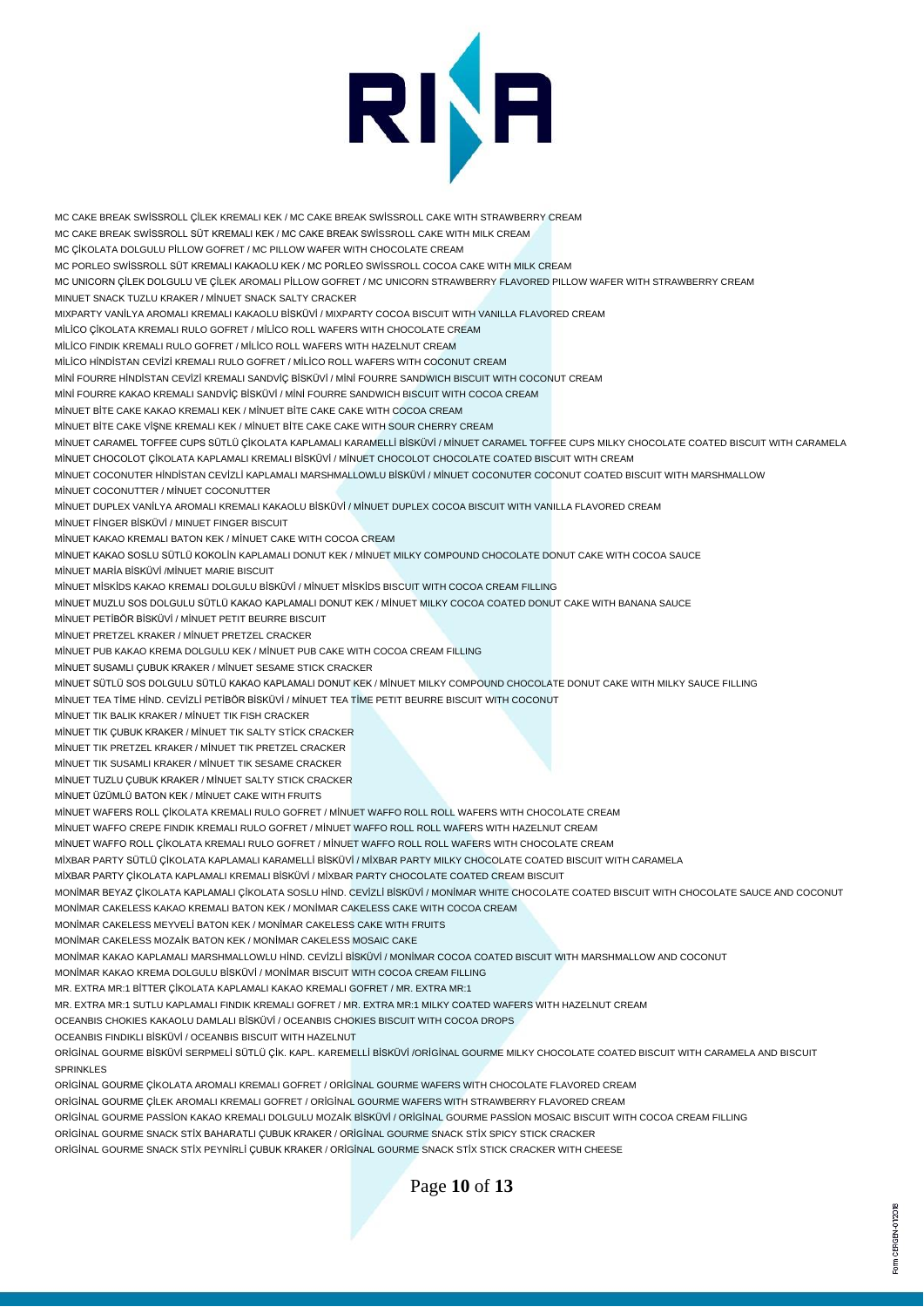

ORİGİNAL GOURME SNACK STİX SUSAMLI ÇUBUK KRAKER / ORİGİNAL GOURME SNACK STİX SESAME STICK CRACKER

ORİGİNAL GOURME SNACK STİX TUZLU ÇUBUK KRAKER / ORİGİNAL GOURME SNACK STİX SALTY STICK CRACKER

PATİSS MOSAIC ÇİKOLATA SOSLU KEK / PATİSS MOSAIC CAKE WITH CHOCOLATE SAUCE

PİNKO ÇİKOLATA KAPLAMALI VE HİNDİSTAN CEVİZLİ MARSMALLOWLU BİSKÜVİ / PİNKO CHOCOLATE BISCUIT WITH MARSHMALLOW AND COCONUT

PİNKO MARSHMALLOWLU ÇİKOLATA KAPLAMALI SANDVİÇ BİSKÜVİ / PİNKO CHOCOLATE COATED SANDWICH BISCUIT WITH MARSHMALLOW

PİNKO SUSAMLI ÇUBUK KRAKER / PİNKO SESAME STICK CRACKER

PİNKOGOLD MARSHMALLOWLU ÇİKOLATA KAPLAMALI SANDVİÇ BİSKÜVİ / PİNKOGOLD CHOCOLATE COATED SADWICH BISCUIT WITH MARSHMALLOW PORLEO BEYAZ SOSLU BEYAZ KAPLAMALI HİNDİSTAN CEVİZLİ KAKAOLU KEK / PORLEO WHITE COATED COCOA CAKE WITH WHITE SAUCE AND COCONUT PORLEO BİSKÜVİ / PORLEO BISCUIT

PORLEO ÇİLEK SOSLU BEYAZ KAPLAMALI HİNDİSTAN CEVİZLİ KAKAOLU KEK / PORLEO WHITE COATED COCOA CAKE WITH STRAWBERRY SAUCE AND COCONUT PORLEO ÇOKODAMLALI BİSKÜVİ / PORLEO BISCUIT WITH CHOCO DROPS

PORLEO GOLD DISCAKE SÜTLÜ KAKAO KAPLAMALI FINDIK KREMALI RENKLİ GRANÜLLÜ KEK / PORLEO GOLD DISCAKE COCOA COATED CAKE WITH HAZELNUT CREAM AND COLORED GRANULES

PORLEO KAKAO KREMALI KAKAOLU BİSKÜVİ / PORLEO COCOA BISCUIT WITH COCOA CREAM

PORLEO KAKAO SOSLU KEK / PORLEO CAKE WITH COCOA SAUCE

PORLEO PİKNİK BİSKÜVİ / PORLEO PICNIC BISCUIT

PORLEO SUPERİOR SÜT KREMALI KAKAOLU GOFRET / PORLEO SUPERİOR COCOA WFER WITH MILK CREAM

PORLEO SÜTLÜ ÇİKOLATA KAPLAMALI SÜT KREMALI BARKEK / PORLEO MILKY CHOCOLATE COATED BAR CAKE WITH MILK CREAM

PORLEO SÜTLÜ ÇİKOLATA KAPLAMALI VANİLYA AROMALI KREMALI KAKAOLU BİSKÜVİ / PORLEO MILKY CHOCOLATE COATED COCOA BISCUIT WITH VANILLA FLAVORED CREAM PORLEO SWİSSROLL SÜT KREMALI KAKAOLU KEK / PORLEO SWİSSROLL COCOA CAKE WITH MILK CREAM

PORLEO VANİLYA AROMALI KREMALI KAKAOLU BİSKÜVİ / PORLEO COCOA BISCUIT WITH VANILLA FLAVORED CREAM

PORTAKAL JÖLELİ SÜTLÜ ÇİKOLATA KAPLAMALI KEK / MILKY CHOCOLATE COATED CAKE WITH ORANGE JELLY

PREMİUM SÜTLÜ KAKAO KAPLAMALI KAKAO KREMALI KEK / PREMİUM MILKY COCOA COATED CAKE WITH COCOA CREAM

REMA 1000 TUZLU KRAKER / REMA 100 SALTY CRACKER

REPLİK ŞEKERLİ BİSKÜVİ / REPLİK SUGAR BISCUIT

RİXOS SÜTLÜ KOKOLİN KAPLAMALI KAKAO KREMA DOLGULU KEK / RİXOS MILKY COMPOUND CHOCOLATE COATED CAKE WITH COCOA CREAM

ROTTO BİSKÜVİ SERPMELİ BİTTER ÇİKOLATA KAPLAMALI KAREMELLİ BİSKÜVİ / ROTTO BITTER CHOCOLATE COATED BISCUIT WITH CARAMELA AND BISCUIT SPRINKLES

ROTTO BİSKÜVİ SERPMELİ SÜTLÜ ÇİKOLATA KAPLAMALI KAREMELLİ BİSKÜVİ / ROTTO MILKY CHOCOLATE COATED BISCUIT WITH CARAMELA AND BISCUIT SPRINKLES ROTTO CHOCOBALLS SÜTLÜ ÇİKOLATA KAPLAMALI KARAMEL AROMALI KREMA KAPLI BİSKÜVİ / ROTTO CHOCOBALLS MILKY CHOCOLATE COATED BISCUIT WITH CARAMELA FLAVORED CREAM COATING

ROTTO KİNG SİZE SÜTLÜ ÇİKOLATA KAPLAMALI KAREMELLİ BİSKÜVİ / ROTTO KİNG SİZE MILKY CHOCOLATE COATED BISCUIT WITH CARAMELA

ROTTO KOKOLİN KAPLAMALI KAREMELLİ BARKEK / ROTTO COMPOUND CHOCOLATE BAR CAKE WITH CARAMELA

ROTTO STİCK BİTTER ÇİKOLATA VE KARAMEL KAPLAMALI BİSKÜVİ / ROTTO STİCK BITTER CHOCOLATE COATED BISCUIT WITH CARAMELA

ROTTO STİCK SÜTLÜ ÇİKOLATA VE KARAMEL KAPLAMALI BİSKÜVİ / ROTTO STİCK MILKY CHOCOLATE COATED BISCUIT WITH CARAMELA

ROTTO SÜTLÜ ÇİKOLATA KAPLAMA VE KARAMELLİ BİSKÜVİ / ROTTO MILKY CHOCOLATE COATED BISCUIT WITH CARAMELA

ROTTO SÜTLÜ ÇİKOLATA KAPLAMALI KAREMELLİ BARKEK / ROTTO MILKY CHOCOLATE COATED BAR CAKE WITH CARAMELA

ROTTO SÜTLÜ KAKAO KAPLAMA VE KARAMELLİ BİSKÜVİ / ROTTO MILKY COCOA COATED BISCUIT WITH CARAMELA

ROUNDS KAKAO KREMALI BİSKÜVİ / ROUNDS BISCUIT WITH COCOA CREAM

ROUNDS MUZ KREMALI BİSKÜVİ / ROUNDS BISCUIT WITH BANANA CREAM

ROYAL DUPLEX SÜTLÜ ÇİKOLATA KAPLAMALI KAREMELLİ BİSKÜVİ / ROYAL DUPLEX MILKY CHOCOLATE COATED BISCUIT WITH CARAMELA

ROYAL KING SIZE SÜTLÜ ÇİKOLATA KAPLAMALI KARAMELLİ BİSKÜVİ / ROYAL KING SIZE MILKY CHOCOLATE COATED BISCUIT WITH CARAMELA

ROYAL SNACK TUZLU KRAKER / ROYAL SNACK SALTY CRACKER

SMİLE COOKİES SÜTLÜ KOKOLİN KAPL. FINDIK KREMALI SANDVİÇ BİSKÜVİ/SMİLE COOKİES MILKY COMPOUND CHOCOLATE COATED SANDWICH BISCUIT WITH HAZELNUT CREAM

SNACK ACILI KRAKER / SNACK KRAKER HOT STICK CRACKER

SNACK BADEM KRAKER / SNACK ALMOND SHAPED CRACKER

SNACK BALIK KRAKER / SNACK FISH SHAPED CRACKER

SNACK KEKİKLİ KRAKER / SNACK CRACKER WITH THYME

SNACK KRAKER BAHARATLI ÇUBUK KRAKER / SNACK KRAKER SPICY STICK CRACKER

SNACK KRAKER PAPRİCA KRAKER / SNACK KRAKER PAPRICA CRACKER

SNACK KRAKER PEYNİRLİ ÇUBUK KRAKER / SNACK KRAKER STICK CRACKER WITH CHEESE

SNACK KRAKER PEYNİRLİ KRAKER / SNACK KRAKER STICK CRACKER WITH CHEESE

SNACK KRAKER PRETZEL / SNACK PRETZEL CRACKER

SNACK KRAKER SUSAMLI ÇUBUK KRAKER / SNACK KRAKER SESAME STICK CRACKER

SNACK KRAKER TUZLU ÇUBUK KRAKER / SNACK KRAKER SALTY STICK CRACKER

SNACK KRAKER TUZLU KRAKER / SNACK KRAKER SALTY STICK CRACKER

SNACK MISIRLI BALIK KRAKER / SNACK FISH SHAPED CRACKER WITH CORN

SNACK PREMİUM MİX KRAKER / SNACK PREMİUM MIX CRACKER

SOFFİ KAKAOLU FINDIK KREMASI / SOFFİ HAZELNUT CREAM WITH COCOA

Page **11** of **13**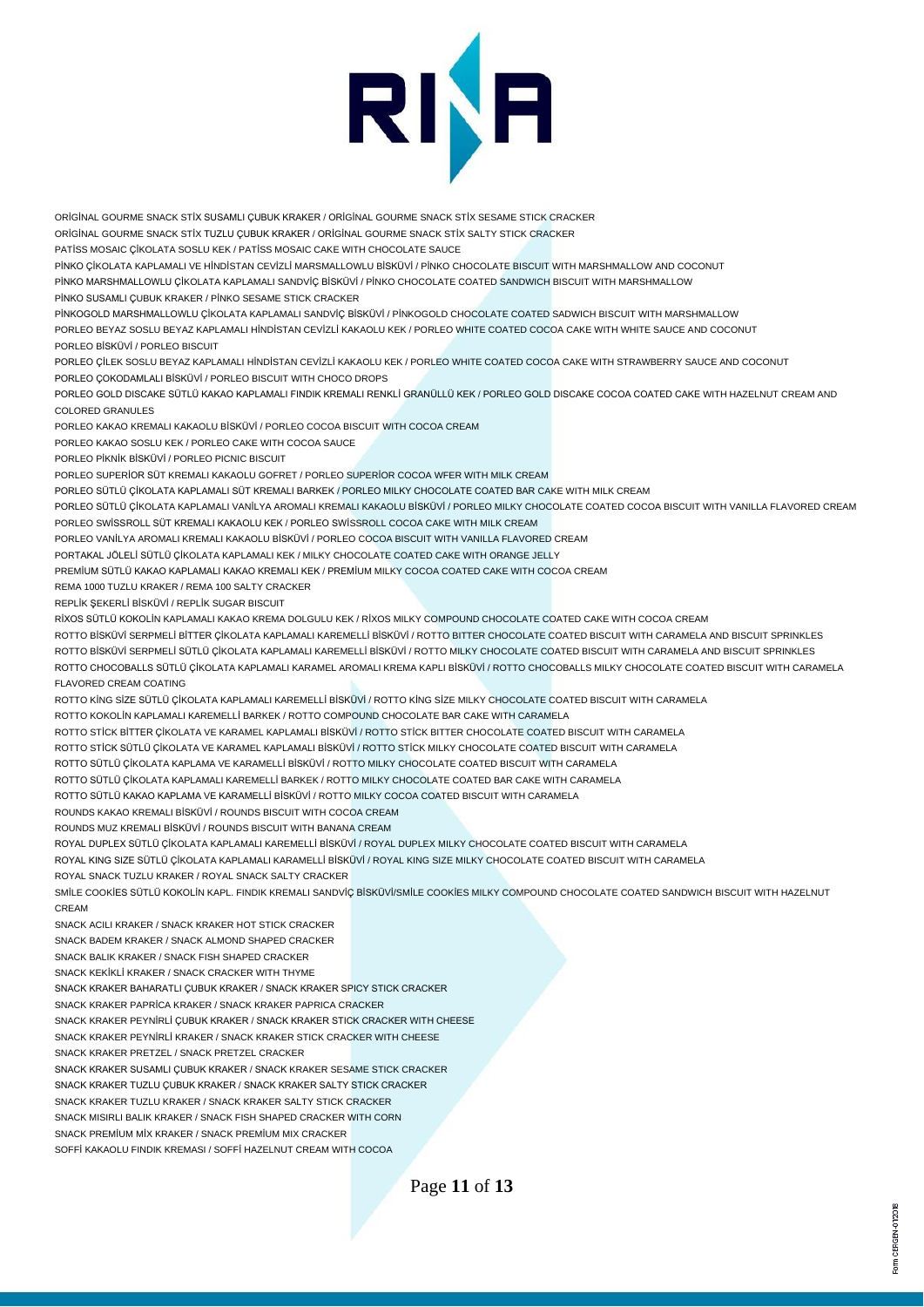

SUNBAKE SONGİES KARAMEL KREMALI KEK / SUNBAKE SONGIES CAKE WITH CARAMELA CREAM FILLING SUNBAKE SONGİES VANİLYA KREMALI KEK / SUNBAKE SONGIES CAKE WITH VANILLIN CREAM FILLING SUNBAKE SONGİES VANİLYA KREMALI KAKAOLU KEK / SUNBAKE SONGIES COCOA CAKE WITH VANILLIN CREAM FILLING SÜPER WAFFO GOFRET ÇİKOLATALI KREMALI GOFRET / SÜPER WAFFO GOFRET WAFERS WITH CHOCOLATE CREAM SWEET GOLD DISCAKE SÜTLÜ KAKAO KAPLAMALI SÜT KREMALI RENKLİ GRANÜLLÜ KEK / SWEET GOLD DISCAKE COCOA COATED CAKE WITH MILK CREAM AND COLORED GRANULES SWİSSROLL FINDIK KREMALI KEK / SWİSSROLL CAKE WITH HAZELNUT CREAM SWİSSROLL KAKAO KAPLAMALI ÇİLEK KREMALI KEK / SWİSSROLL COCOA COATED CAKE WITH STRAWBERRY CREAM SWİSSROLL KAKAO KAPLAMALI FINDIK KREMALI KEK / SWİSSROLL COCOA COATED CAKE WITH HAZELNUT CREAM SWİSSROLL KAKAO KAPLAMALI KAKAO KREMALI KEK / SWİSSROLL COCOA COATED CAKE WITH COCOA CREAM SWİSSROLL KAKAO KAPLAMALI SÜT KREMALI KEK / SWİSSROLL COCOA COATED CAKE WITH MILK CREAM SWİSSROLL KAKAO KREMALI KEK / SWİSSROLL CAKE WITH COCOA CREAM SWİSSROLL SÜT KREMALI KEK / SWİSSROLL CAKE WITH MILK CREAM TARTELLO ÇİKOLATA AROMALI JÖLELİ BİSKÜVİ / TARTELLO BISCUIT WITH CHOCOLATE FLAVORED JELLY TARTELLO ÇİLEK AROMALI JÖLELİ BİSKÜVİ / TARTELLO BISCUIT WITH STRAWBERRY FLAVORED JELLY TARTELLO KAYISI AROMALI JÖLELİ BİSKÜVİ / TARTELLO BISCUIT WITH APRICOT FLAVORED JELLY TARTELLO PORTAKAL AROMALI JÖLELİ BİSKÜVİ / TARTELLO BISCUIT WITH ORANGE FLAVORED JELLY THURSTONS ÇİLEK AROMALI KAPLAMALI MARSHMALLOWLU RENKLİ GRANÜRLÜ SANDVİÇ BİSKÜVİ / THURSTONS STRAWBERRY FLAVORED COATED SANDWICH BISCUIT WITH MARSHMALLOW AND COLORED GRANULES THURSTONS PETİBÖR BİSKÜVİ / THURSTONS PETIT BEURRE BISCUIT THURSTONS RING MARSMALLOWLU SÜTLÜ ÇİKOLATA KAPLAMALI BİSKÜVİ / THURSTONS RING CHOCOLATE COATED BISCUIT WITH MARSHMALLOW THURSTONS TEA CAKES ÇİKOLATA KAPLAMALI MARSHMALLOWLU BİSKÜVİ / THURSTONS TEA CAKES CHOCOLATE COATED BISCUIT WITH MARSHMALLOW THURSTONS TEA CAKES ÇİLEK KAPLAMALI MARSHMALLOWLU BİSKÜVİ / THURSTONS TEA CAKES STRAWBERRY COATED BISCUIT WITH MARSHMALLOW TOPMAX GOFRET ÇİKOLATA KREMALI GOFRET / TOPMAX GOFRET WAFERS WITH CHOCOLATE CREAM TURSTONS MALLOW KAKAO GRANÜL KAPLAMALI SADE MARSHMALLOWLU BİSKÜVİ / TURSTONS COCOA GRANULE COATED BISCUIT WITH MARSHMALLOW TURSTONS MALLOW RENKLİ GRANÜL KAPLAMALI SADE MARSHMALLOWLU BİSKÜVİ / TURSTONS COLORED GRANULE COATED BISCUIT WITH MARSHMALLOW UNİCORN HAPPY TEACAKES ÇİKOLATA KAPLAMALI SADE MARSH. BİSKÜVİ / UNİCORN HAPPY TEACAKES CHOCOLATE COATED BISCUIT WITH MARSHMALLOW UNİCORN HAPPY TEACAKES ÇİLEK KAPLAMALI ÇİLEKLİ MARSH. BİSKÜVİ / UNİCORN HAPPY TEACAKES STRAWBERRY COATED BISCUIT WITH STRAWBERRY MARSHMALLOW VANİLYALI KÜP GOFRET / VANILLA CUBE WAFER VİAMİO GOFRET BİTTER ÇİKOLATA KAPLAMALI KREMALI GOFRET / VİAMİO GOFRET BITTER CHOCOLATE COATED WAFERS WITH CREAM VİAMİO GOFRET ÇİKOLATA KAPLAMALI KARAMEL KREMALI GOFRET / VİAMİO GOFRET CHOCOLATE COATED WAFERS WITH CARAMELA CREAM VİAMİO GOFRET SÜT KREMA DOLGULU BEYAZ ÇİKOLATA KAPLAMALI GOFRET /VİAMİO GOFRET WHITE CHOCOLATE COATED WAFERS WITH MILK CREAM FILLING VİAMİO GOFRET SÜTLÜ ÇİKOLATA KAPLAMALI KAKAO KREMALI GOFRET / VİAMİO GOFRET MILKY CHOCOLATE COATED WAFERS WITH COCOA CREAM VİAMİO MAXİ SİZE BİTTER ÇİKOLATA KAPLAMALI KAKAO KREMALI GOFRET / VİAMİO MAXİ SİZE BITTER CHOCOLATE COATED WAFERS WITH COCOA CREAM VİAMİO MAXİ SİZE SÜTLÜ ÇİKOLATA KAPLAMALI KAKAO KREMALI GOFRET / VİAMİO MAXİ SİZE MILKY CHOCOLATE COATED WAFERS WITH COCOA CREAM VİAMİO SUMMER EDİTİON BİTTER ÇİKOLATA KREMALI KAKAOLU GOFRET / VİAMİO SUMMER EDİTİON COCOA WAFERS WITH BITTER CHOCOLATE CREAM VİAMİO SUMMER EDİTİON ÇİKOLATA KREMALI KAKAOLU GOFRET / VİAMİO SUMMER EDİTİON COCOA WAFERS WITH CHOCOLATE CREAM VİAMİO SUMMER EDİTİON HİND.CEVİZİ KREMALI KAKAOLU GOFRET / VİAMİO SUMMER EDİTİON COCOA WAFERS WITH COCONUT CREAM VİAMİO SUMMER EDİTİON VİŞNE KREMALI SADE GOFRET / VİAMİO SUMMER EDİTİON WAFERS WITH SOUR CHERRY CREAM VİP MAX KAKAO KAPLAMALI KAKAO KREMALI GOFRET / VİP MAX COCOA COATED WAFERS WITH COCOA CREAM VİP MAX SÜTLÜ BEYAZ KOKOLİN KAPLAMALI KAKAO KREMALI GOFRET / VİP MAX WHITE COMPOUND CHOCOLATE COATED WAFERS WITH COCOA CREAM VİPMAX GOFRET ANTEP FISTIĞI KREMALI GOFRET / VİPMAX WAFERS WITH PISTACHIO CREAM VİPMAX GOFRET ÇİKOLATA KREMALI GOFRET / VİPMAX WAFERS WITH CHOCOLATE CREAM VİVA FRESH SUSAMLI ÇUBUK KRAKER / VİVA FRESH SESAME STICK CRACKER VİVA FRESH TUZLU ÇUBUK KRAKER / VİVA FRESH SALTY STICK CRACKER WAFFO CREPE FINDIK KREMALI RULO GOFRET / WAFFO CREPE ROLL WAFERS WITH HAZELNUT CREAM WAFFO GOFRET ANTEP FISTIĞI KREMALI GOFRET / WAFFO GOFRET WAFERS WITH PISTACHIO CREAM WAFFO GOFRET ÇİLEK KREMALI GOFRET / WAFFO GOFRET WAFERS WITH STRAWBERRY CREAM WAFFO GOFRET FINDIK KREMALI GOFRET / WAFFO GOFRET WAFERS WITH HAZELNUT CREAM WAFFO GOFRET HİNDİSTAN CEVİZİ AROMALI KREMALI GOFRET / WAFFO GOFRET WAFERS WITH COCONUT FLAVORED CREAM WAFFO GOFRET KAKAOLU KREMALI GOFRET / WAFFO GOFRET WAFERS WITH COCOA CREAM WAFFO GOFRET SÜT AROMALI KREMALI GOFRET / WAFFO GOFRET WAFERS WITH MILK FLAVORED CREAM WAFFO GOFRET VANİLYA AROMALI KREMALI GOFRET / WAFFO GOFRET WAFERS WITH VANILLA FLAVORED CREAM WAFFO ROLL ÇİKOLATA KREMALI RULO GOFRET / WAFFO ROLL ROLL WAFERS WITH CHOCOLATE CREAM WAFFO ROLL ÇİLEK KREMALI RULO GOFRET / WAFFO ROLL ROLL WAFERS WITH STRAWBERRY CREAM WAFFO ROLL FINDIK KREMALI RULO GOFRET / WAFFO ROLL ROLL WAFERS WITH HAZELNUT CREAM WAFFO ROLL HİNDİSTAN CEVİZİ KREMALI RULO GOFRET / WAFFO ROLL ROLL WAFERS WITH COCONUT CREAM WAFFO ROLL KAPUÇİNO KREMALI RULO GOFRET / WAFFO ROLL ROLL WAFERS WITH CAPPUCCINO CREAM

Page **12** of **13**